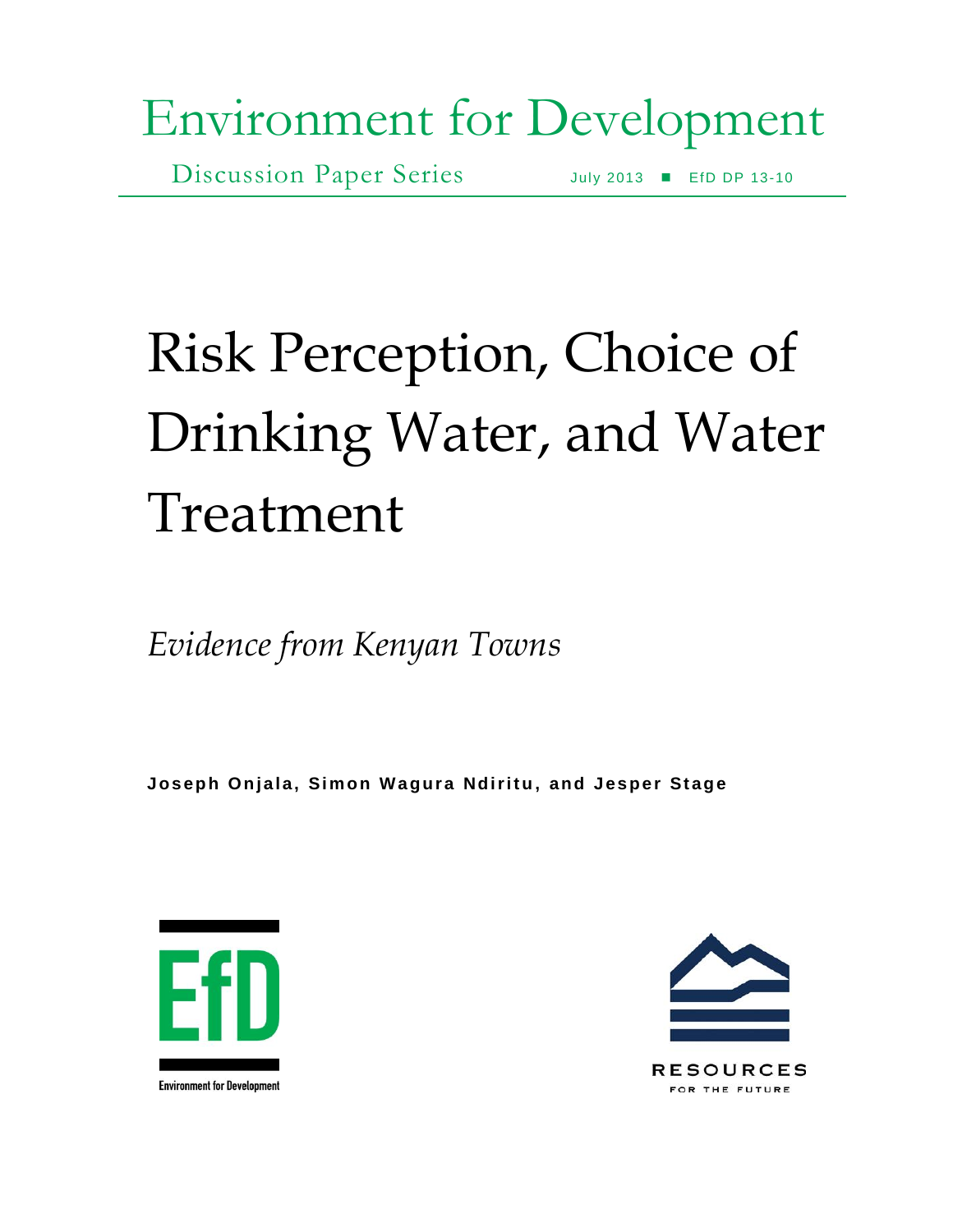## **Environment for Development**

The **Environment for Development** (EfD) initiative is an environmental economics program focused on international research collaboration, policy advice, and academic training. It supports centers in Central America, China, Ethiopia, Kenya, South Africa, and Tanzania, in partnership with the Environmental Economics Unit at the University of Gothenburg in Sweden and Resources for the Future in Washington, DC. Financial support for the program is provided by the Swedish International Development Cooperation Agency (Sida). Read more about the program at [www.efdinitiative.org](http://www.efdinitiative.org/) or contact [info@efdinitiative.org.](mailto:info@efdinitiative.org)

#### **Central America**

Research Program in Economics and Environment for Development in Central America Tropical Agricultural Research and Higher Education Center (CATIE) Email[: efd@catie.ac.cr](mailto:efd@catie.ac.cr)

#### **China**

Environmental Economics Program in China (EEPC) Peking University Email[: EEPC@pku.edu.cn](mailto:EEPC@pku.edu.cn)

#### **Ethiopia**

Environmental Economics Policy Forum for Ethiopia (EEPFE) Ethiopian Development Research Institute (EDRI/AAU) Email[: eepfe@ethionet.et](mailto:eepfe@ethionet.et) 

#### **Kenya**

Environment for Development Kenya Kenya Institute for Public Policy Research and Analysis (KIPPRA) University of Nairobi Email[: kenya@efdinitiative.org](mailto:kenya@efdinitiative.org) 

**South Africa** Environmental Economics Policy Research Unit (EPRU) University of Cape Town Email[: southafrica@efdinitiative.org](mailto:southafrica@efdinitiative.org) 

**Tanzania** Environment for Development Tanzania University of Dar es Salaam Email[: tanzania@efdinitiative.org](mailto:tanzania@efdinitiative.org)





School of Business, Economics and Law UNIVERSITY OF GOTHENBURG





**EDRI** 





**CATIE** 

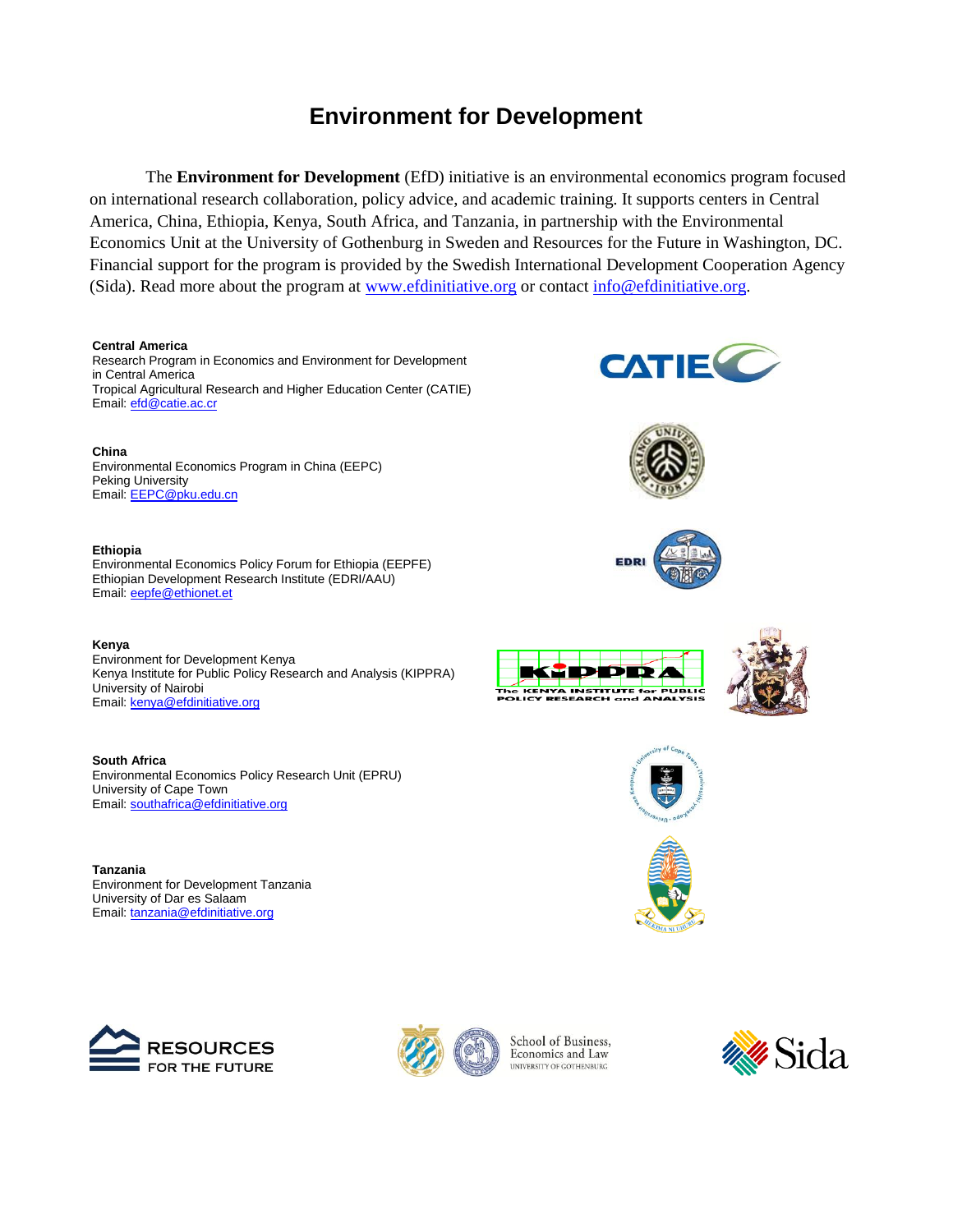## **Risk Perception, Choice of Drinking Water, and Water Treatment: Evidence from Kenyan Towns**

Joseph Onjala, Simon Wagura Ndiritu, and Jesper Stage

#### **Abstract**

This study uses household survey data from four Kenyan towns to examine the effect of households' characteristics and risk perceptions on their decision to treat/filter water as well as their choice of main drinking water source. Because the two decisions may be jointly made by the household, a seemingly unrelated bivariate probit model is estimated. It turns out that treating non-piped water and using piped water as a main drinking water source are substitutes. The evidence supports the finding that perceived risks significantly correlate with a household's decision to treat/filter unimproved nonpipe water before drinking it. The study also finds that higher connection fees reduce the likelihood of households connecting to the piped network. Because the current connection fee acts as a cost hurdle that deters households from getting a connection, the study recommends a system where households pay the connection fee in instalments, through a prepaid water scheme or through a subsidy scheme.

**Key Words:** risk perception, water quality, drinking water, water treatment

**JL Codes:** Q53, Q56

Discussion papers are research materials circulated by their authors for purposes of information and discussion. They have not necessarily undergone formal peer review.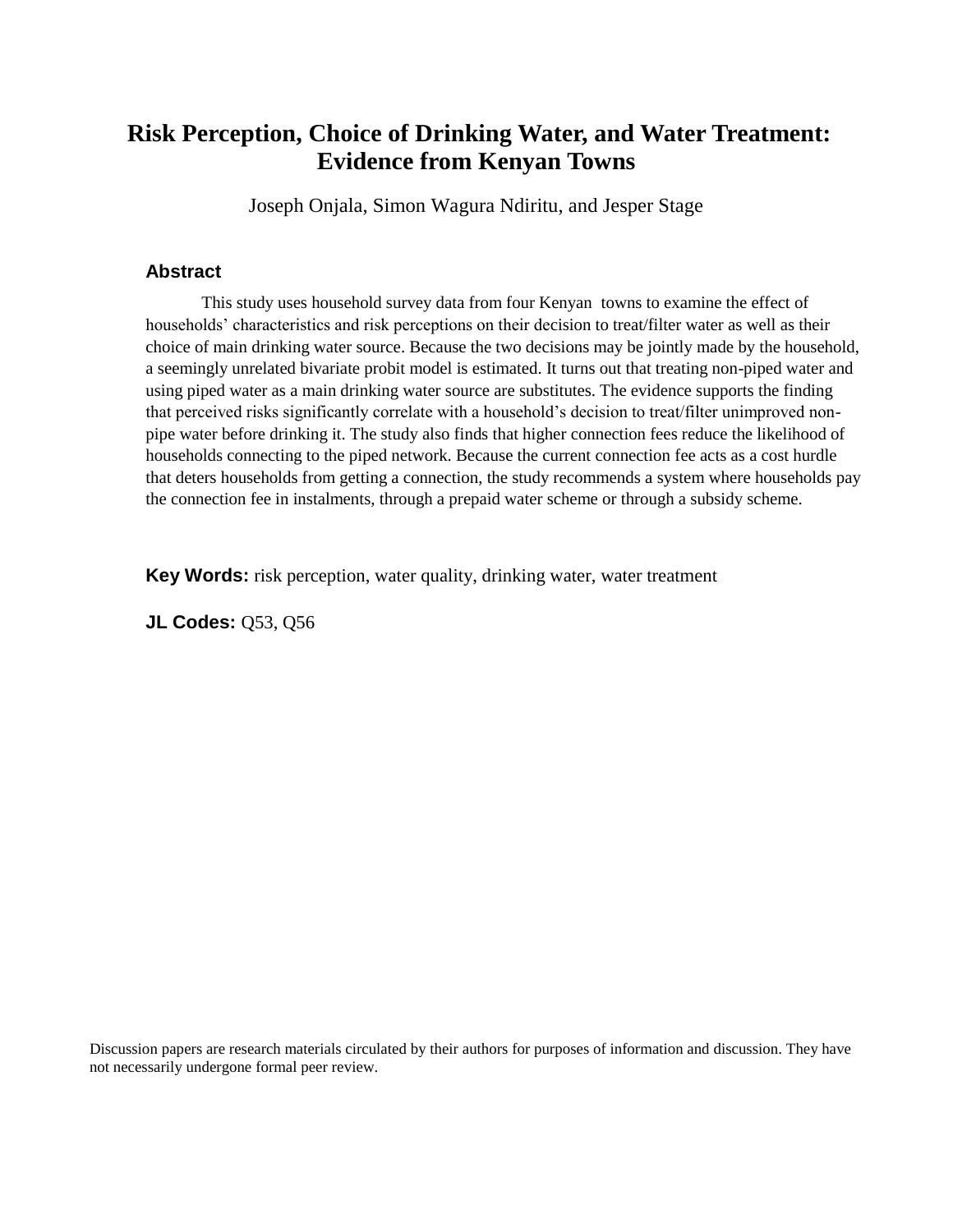## **Contents**

| Probability of Choosing Piped Water Source and Water Treatment  18              |  |
|---------------------------------------------------------------------------------|--|
| Probability of Choosing Non-piped Improved Water Sources and Water Treatment 20 |  |
|                                                                                 |  |
|                                                                                 |  |
|                                                                                 |  |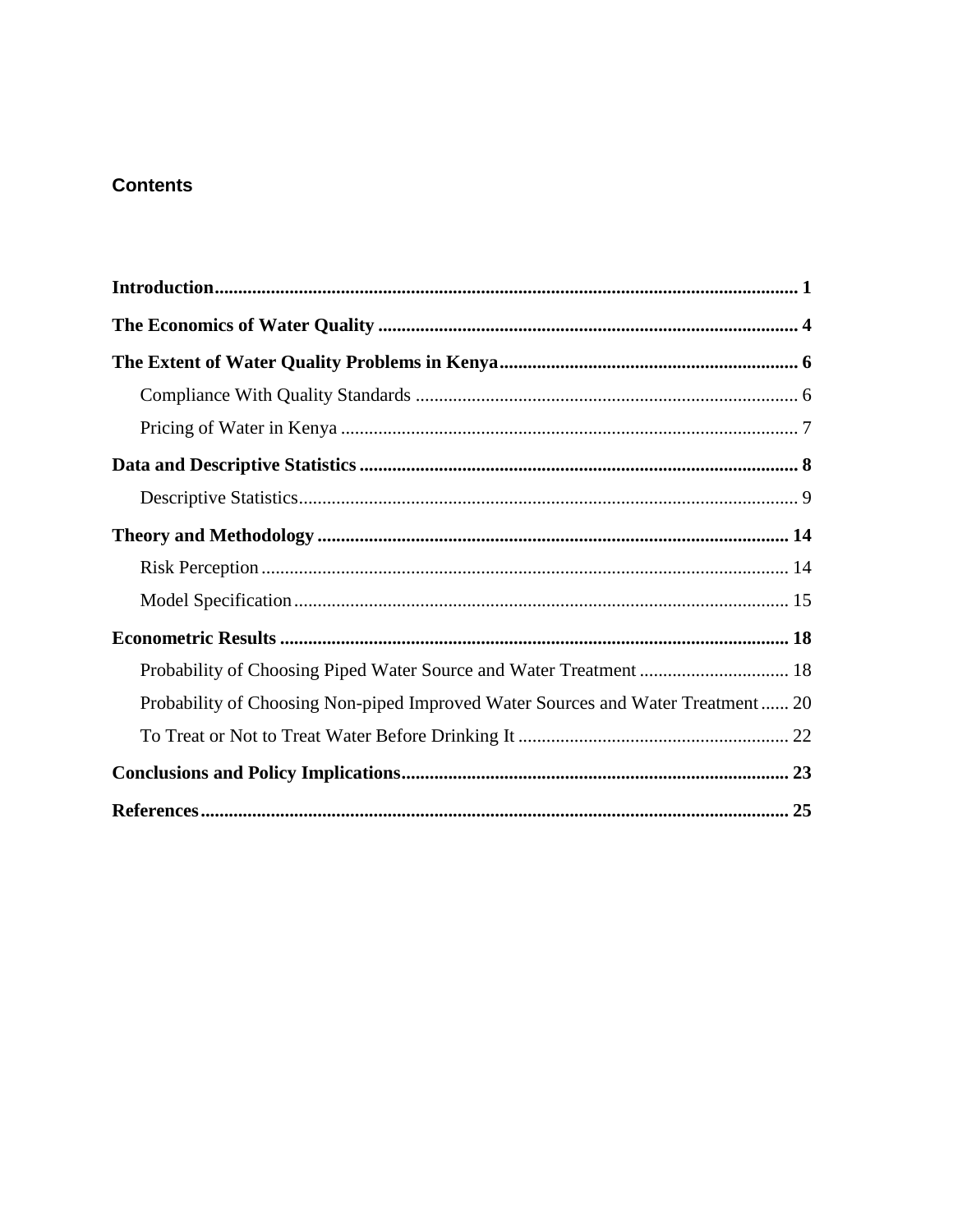## **Risk Perception, Choice of Drinking Water and Water Treatment: Evidence from Kenyan Towns**

Joseph Onjala, Simon Wagura Ndiritu, and Jesper Stage

#### **Introduction**

 $\overline{a}$ 

This paper presents a study on decisions about drinking water sources and in-home water treatment behaviour, drawing on household data collected in Kenyan towns. Specifically, the quest was to understand how people perceive the riskiness of different water sources when they are choosing their drinking water, and what their risk-averting behaviour entails. Because not all households have access to piped water, those who did not have access to improved water sources were asked whether they did anything to ensure that their water was safe and what factors determined what they did. For those who had potential access to piped water but chose not to use it, their choice of using risky non-piped water sources was studied. The study also investigated the role of the connection fee as a hurdle to connecting to the piped network. Unlike previous studies, the analysis here was estimated on the assumption that the two decisions on water source and water treatment are taken jointly, and the effect of perceived risk and the substitution effects of the decisions were tested.

This paper contributes to the literature on the economics of water quality by answering the following questions: (1) How does risk perception influence a household's choice of a source of drinking water and whether it gets treated/filtered? (2) Why do households with potential access to safe piped water choose not to be connected? To answer these questions,

Institute for Development Studies, University of Nairobi, P.O. Box 30197, Nairobi. Tel: +254 2 247 968; Fax: +254 2 222036; (Email) jonjala@uonbi.ac.ke Department of Economics, University of Gothenburg, PO Box 640, 405 30 Gothenburg, Sweden; Strathmore Business School, Ole Sangale Road, Madaraka, P.O. Box 59857, 00200 Nairobi, Kenya. Email: sndiritu@strathmore.edu. Department of Social Sciences, Mid Sweden University, Sweden; e-mail: Jesper.Stage@miun.se. The authors especially thank Celine Nauges for her advice and support in the econometrics modeling. For their valuable comments, advice and support, we also thank Katarina Nordblom, Annika Lindskog, Marie-Estelle Binet, Peter Kimuyu, and Fredrik Carlsson, as well as seminar participants in the University of Gothenburg's Economics Department, the 2012 Conference of the European Association of Environmental and Resource Economists (EAERE), and the 2012 Annual Meeting of the Environment for Development Initiative (EfD). We would also like to acknowledge financial support from the Swedish International Development Cooperation Agency (Sida) through the EfD of the Department of Economics, University of Gothenburg as well as from the Jan Wallander and Tom Hedelius Foundation.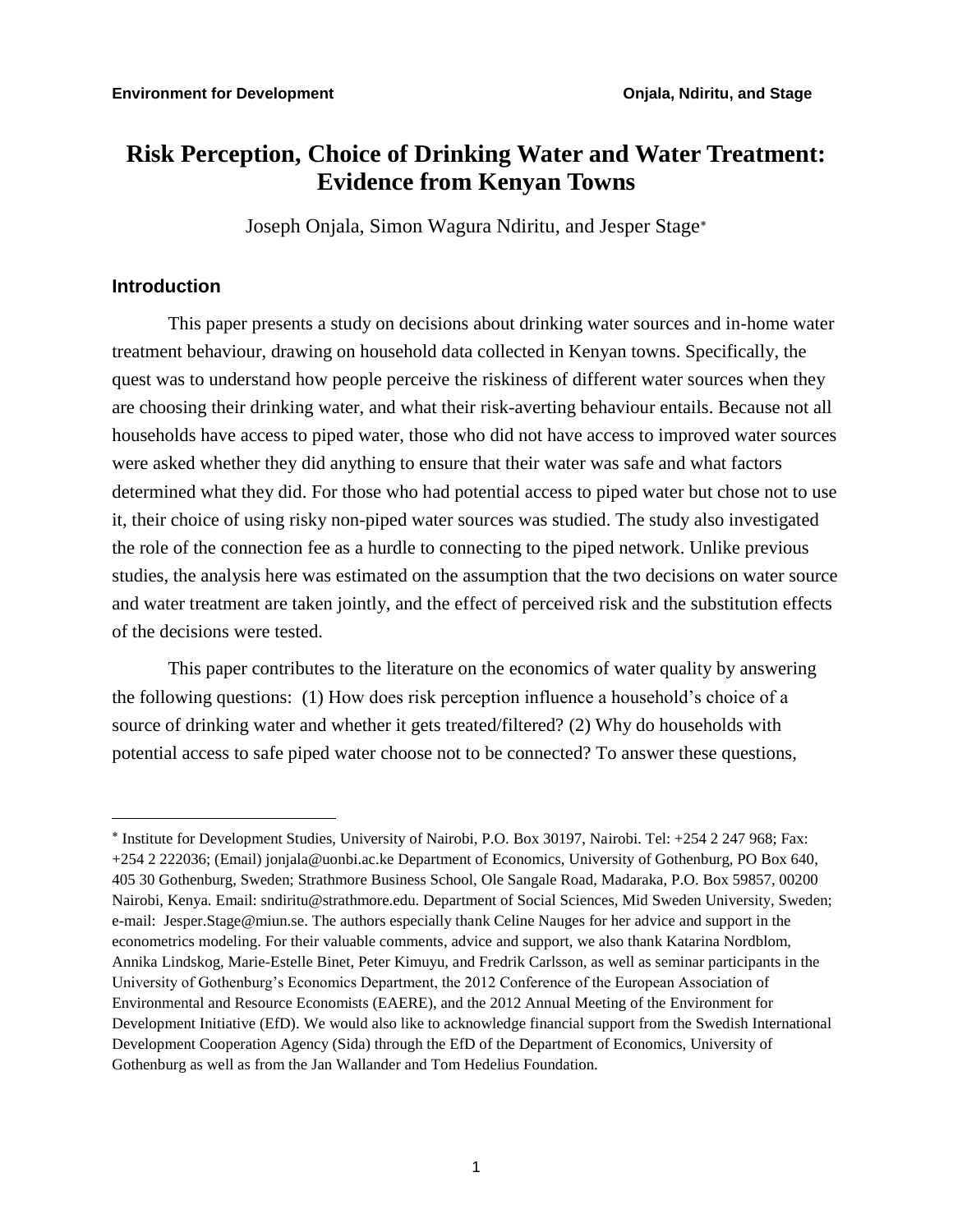several models are investigated. First, to determine whether the decisions to choose a source of drinking water and to treat a source of water are jointly made, a seemingly unrelated bivariate probit model is estimated. For the subsample of those with potential access to a piped connection, the choice of piped water sources and treatment of non-pipe water turn out to be substitutes. This study finds that perceived risks significantly correlate with a household's decision to treat or filter unimproved non-pipe water before drinking it, and that higher connection fees reduce the likelihood of households connecting to the piped network. Because the current connection fee deters households from getting a connection, the study recommends a system where households pay the connection fee in instalments, through a prepaid water scheme or through a subsidy scheme. These findings about households' drinking water choices are important for better planning by water service providers. In addition, understanding household behaviour toward treatment of unsafe non-pipe water is an important precaution against waterborne diseases.

Improved access to water supply and sanitation remains one of the primary ways of addressing poor health in developing countries. As stipulated by the United Nations Millennium Development Goal (MDG) 7, target C aims to "reduce by half the proportion of people without sustainable access to safe drinking water" by 2015. Since 1990, access to drinking water coverage has expanded in sub-Saharan Africa by about 22%, though it still remains low, with only 60% of the population served (UN 2010). The challenge for water improvements remains greater for most sub-Saharan African countries, where coverage is mostly below average.

In many developing countries, insufficient access to clean water and adequate sanitation and the resulting health issues are acute problems. Every year, the lack of safe water, sanitation, and hygiene causes about 88% of deaths from diarrhoeal diseases, accounting for 1.5 million such deaths – the majority of which occur among children under the age of 5 (UNICEF 2008). To win any health battles in developing countries, therefore, secure clean water and sanitation facilities for all should be a government priority. Health psychologists recognise the perceived risk of illness as one of the most important factors in a household's precautionary behaviours (Redding et al. 2000). The same argument can be applied to household decisions about treating drinking water seen to be of dubious quality in order to avoid illness.

In Kenya, as in many other developing countries, insufficient access to clean drinking water and the resulting health issues are serious problems that call for more research into increasing water quality. While significant gains in water infrastructure development have been realised since the turn of the 20th century, water supply in Kenya is still inadequate, with only 57% of households using water from sources considered safe (GoK 2008). In addition, access to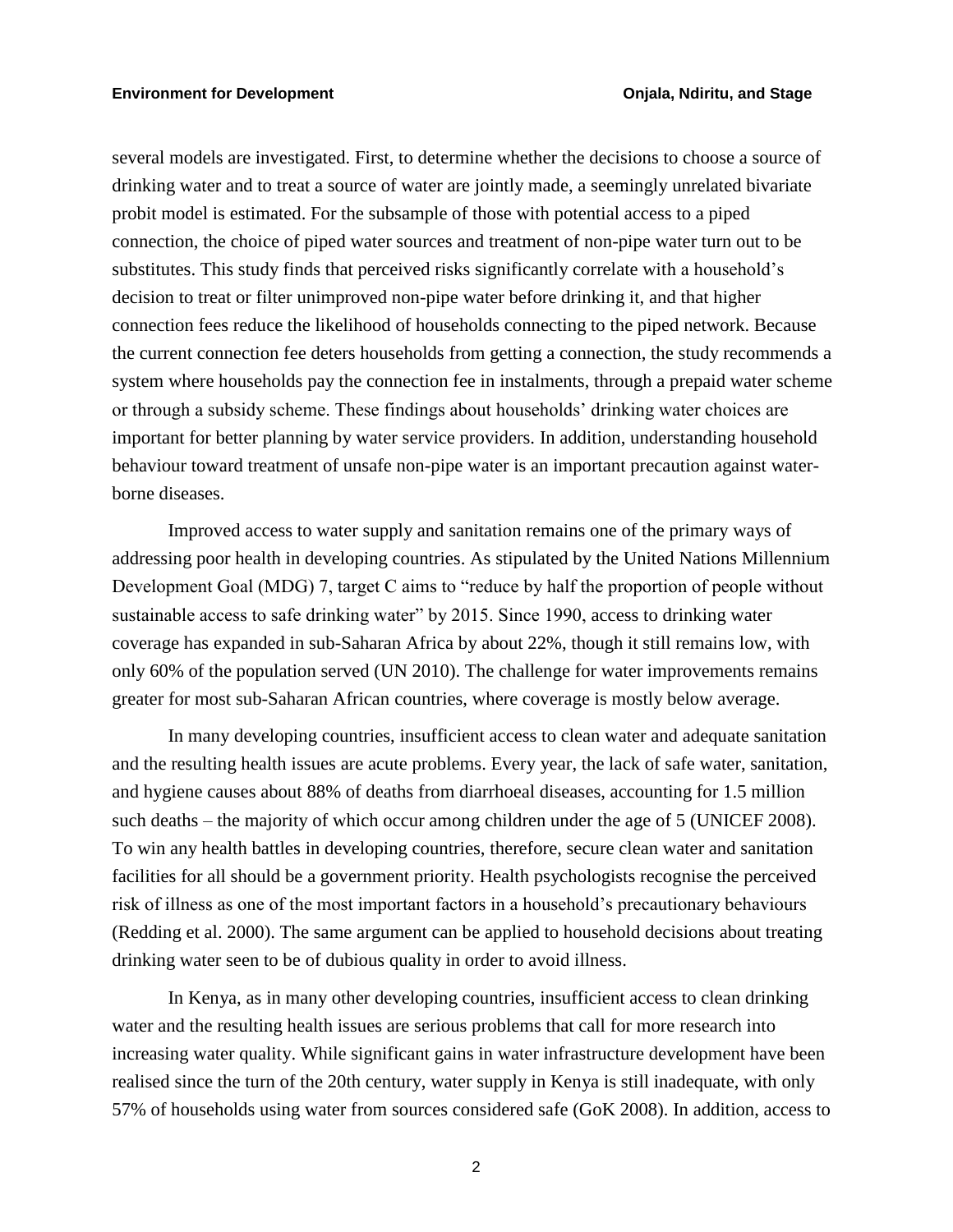safe water supply and sanitation varies greatly across regions. Approximately 80% of hospital attendance in Kenya is due to preventable diseases. About 50% of these diseases relate to water, sanitation and hygiene (GoK 2011). Wealthy households buy bottled water for drinking, but for most households this option is unaffordable. One way households improve water quality is by treating water domestically through boiling, filtering or chlorination. Domestic water treatment has been shown to be one of the most effective means of reducing the risks and costs associated with preventing water-borne diseases, especially diarrhoea (see, e.g., Clasen et al. 2007a, 2007b). However, despite the importance of increasing water quality through domestic treatment, empirical research remains scarce on the relationship between water treatment and factors such as risk perception that drive this decision.

There appear to be few studies focusing on the above issues. Notable exceptions are those by Cai et al. (2008), Jakus et al. (2009), and Nauges and Van den Berg (2006). Nauges and Van den Berg study the perception of health risk and averting behaviour for non-pipe water sources in Sri Lanka. Jakus et al. (2009) examine why people in the United States (US) buy bottled water, while Cai et al. (2008) explore altruistic averting behaviour of removing arsenic risk in drinking water in the US. The studies find that a household's averting behaviour increases with its perception of a health risk. While the latter two studies also find that education increases averting behaviour, Cai et al. (2008) do not find any evidence that education influences water treatment expenditure. Thus, the results of all these studies are mixed. For this reason, no general conclusions can be drawn from the limited existing literature on whether and how water treatment is affected by risk perception. In addition, there was no study that modelled the effect of risk perception on the choice of drinking water sources and water treatment in Africa, where poor water quality is an issue of immense concern.

Estimations regarding households' choice of water sources in developing countries also remain scarce, especially in African cities. Few studies focus on the household's choice of a water source; again, exceptions are Basani et al. (2008), Hindman Persson (2002), Madanat and Humplick (1993), Mu et al. (1990), and Totouom et al. (2012). Nonetheless, these studies do not investigate water quality concerns in the household's choice of water source – a gap the current study aims to fill.

Another consideration is that the water utility charges a connection fee that entails a security deposit plus the cost of piping, a water meter, labour and other connection expenses. This fee has been shown to affect a household's decision to connect to the piped network (Basani et al. 2008).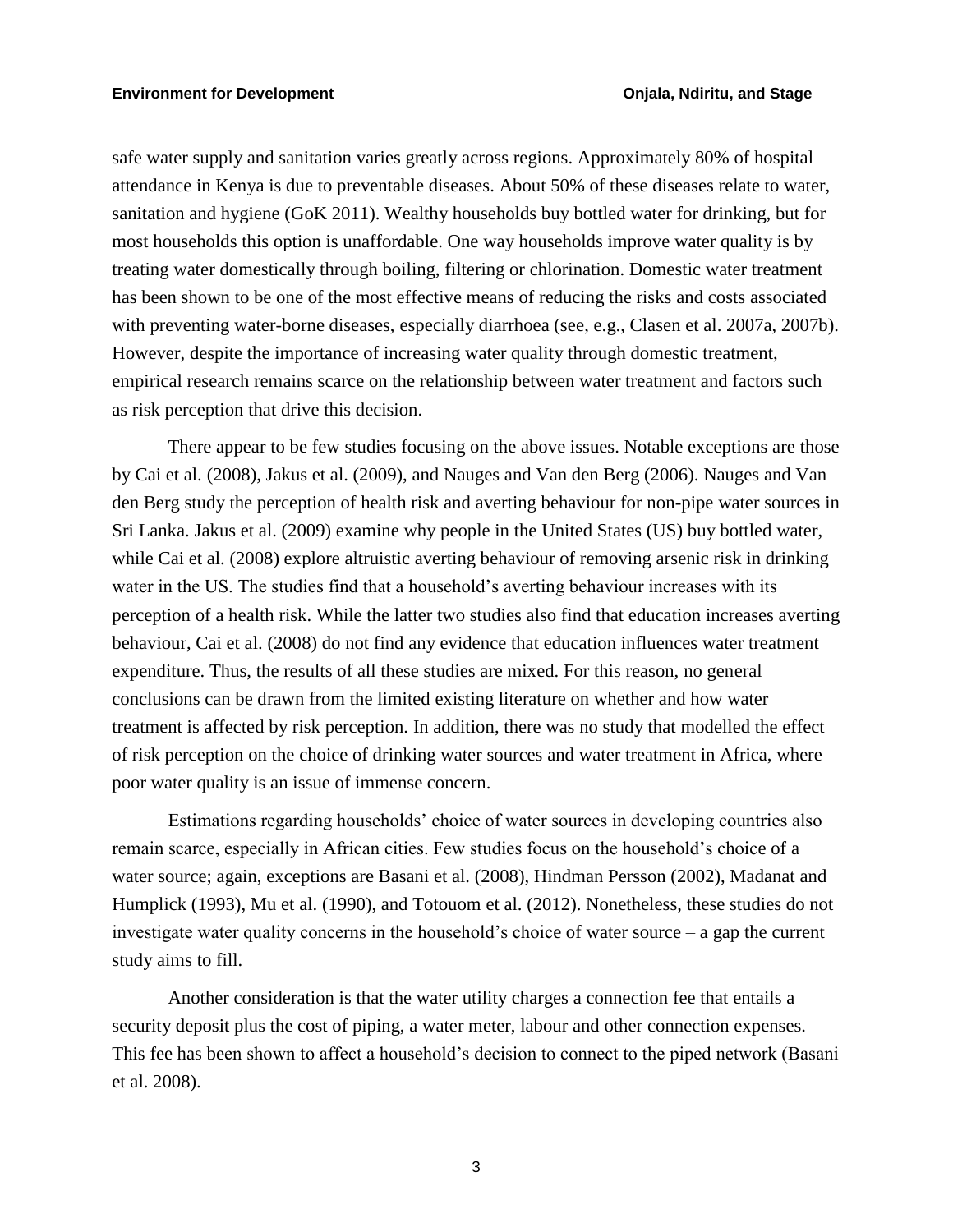With the exception of Totouom et al. (2012), these other studies do not consider the likelihood of water source choice and water treatment to be joint decisions. To the authors' knowledge, there are no studies testing whether the domestic treatment of low-quality water serves as a substitute for a piped water connection.

Because people behave according to their personal perception of risk and not according to the objective risk measures as calculated by water engineers or scientists, this study tests the effect of risk perception on the choice of a source of drinking water and on averting behaviour. The findings suggest that perceived risk is significantly correlated with a household's decision to treat/filter non-piped unimproved water before drinking it and with the choice of piped water as the main drinking water source. This result confirms the important role perceived risk plays in changing health behaviour.

The structure of the paper is as follows. The next section discusses the economics of water quality in general, while the section that follows explains the extent of water quality problems and water pricing in Kenya**.** The survey data and descriptive statistics are discussed next, followed by a presentation of the theoretical framework and methodology. Next, the study results are presented, and the last section concludes the discussion.

#### **The Economics of Water Quality**

Water quality has been of interest to many disciplines, especially scholars studying water-related health issues. The consumption of safer drinking water is being championed by scholars and development workers as a panacea for a multitude of causes of ill health and death among the socio-economically marginalised in particular. Some have studied the effects of informing households about the riskiness of their drinking water sources and subsequent averting behaviour. For instance, Madajewicz et al. (2007) provide information on unsafe wells to encourage Bangladeshi households to switch to safer wells. Jalan and Somanathan (2008) report that, through a randomised experiment, they provided information to households that their unpurified water was dirty, and through this increased domestic water treatment.

Although informing households about the health effects of unsafe drinking water leads them to treat water or even change water sources, especially among those using unsafe non-tap water sources, there are potential methodological problems with the way the previous studies were conducted. Providing households with information and later revisiting them could lead to bias in the responses provided by the respondents, as they may wish to please the interviewers. For example, a respondent might not in fact have changed his/her behaviour, but might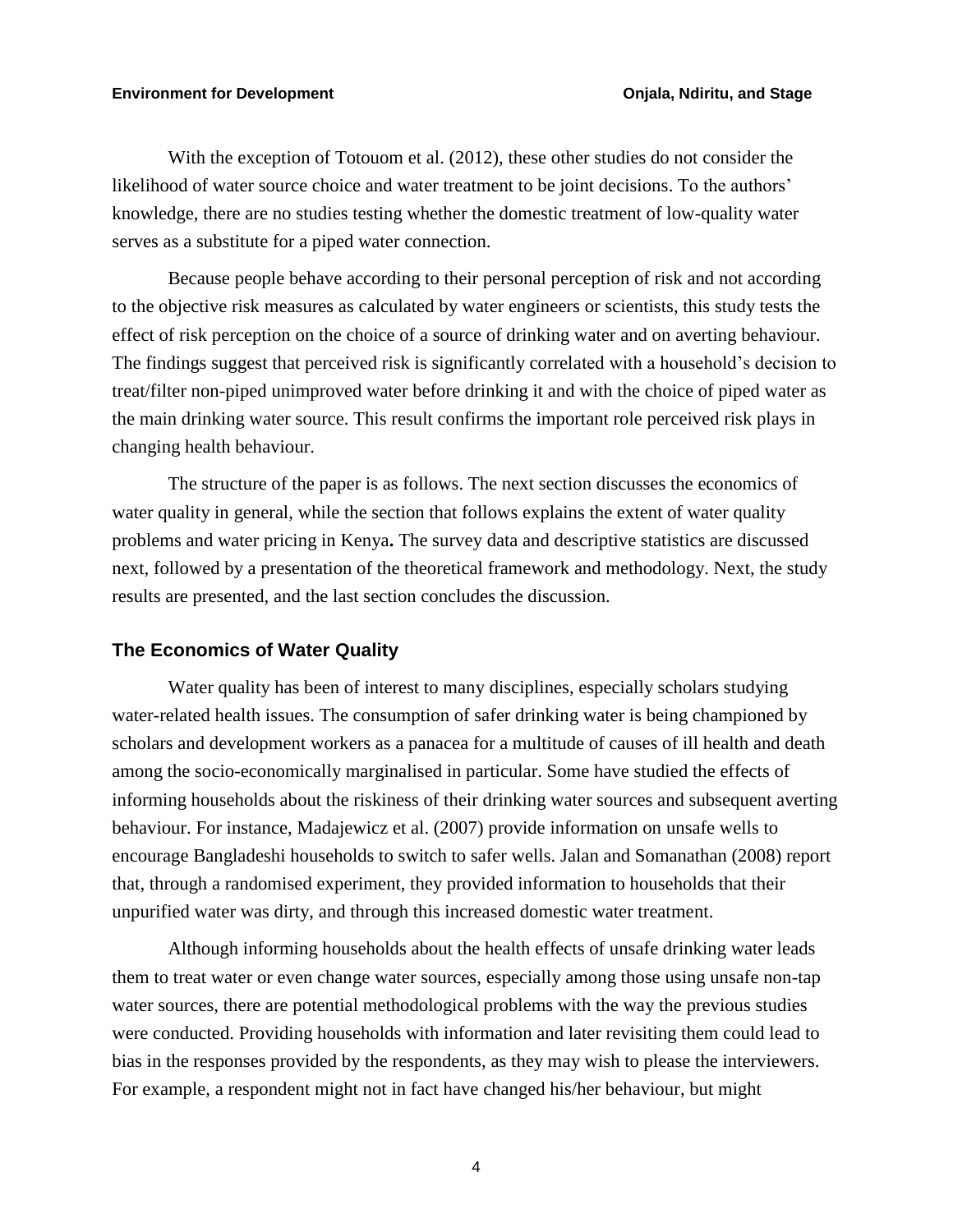nonetheless feel pressure to state that he/she had, if asked by someone who had educated him/her in the past about the benefits of changed behaviour. This potential response bias could affect both the magnitude and statistical significance of the estimates obtained through the approach. In this study, however, no risk information is provided to the respondents. Instead, respondents were asked about their perception of certain risks, and the study assesses the implications such risk perceptions would have on averting behaviour. In this case, therefore, the responses are not biased by the risk information advanced to the respondent but rather by the respondent's own experience accumulated through actual use of a given water source.

Several approaches have been applied to study water quality issues, including randomised experiments (e.g., Kremer et al. 2011; Jalan and Somanathan 2008), while research on nonmarket valuations has been applied to study water quality perceptions (e.g., Poe and Bishop 1999; Whitehead 2006). All of these studies show that, in developing countries, the choice regarding a drinking water source has health implications: because most of the common diseases found in these countries are water-borne, their incidence can be drastically reduced by increasing the quality of water from the main sources that households use. In Brazil, the provision of piped water has significantly reduced infant mortality, especially in the most disadvantaged communities (Gamper-Rabindran et al. 2010). In a review paper, Olmstead (2010) observes that the treatment of drinking water provides the highest net benefit of any environmental policy intervention.

To better understand the role of improved water sources on child health, economists have begun to evaluate the impact of improved water source policies. Kremer et al. (2011), using a randomised evaluation to study the impact of improved water source quality achieved via spring protection in rural Kenya, found that the incidence of reported cases of diarrhoea among children fell by a marginally significant 20%. Although Jalan and Ravallion (2003) found overall health benefits related to access to piped water, they also found that health gains from piped water tended to be lower for children in households with less well-educated women. In addition, they found no significant health gains for 40% of those with the lowest incomes. This suggests that, even though there is a positive link between the provision of improved water sources, enhanced drinking water quality and a lower incidence of child diarrhoea, exactly how this positive link is established remains unclear.

Self-protection through averting behaviour is a critical factor in the analysis of public risk mitigation policy (Cai et al. 2008). It is likely that what affects households' averting behaviour is the risk they themselves perceive rather than some objective measure unknown to the household or the researcher. Therefore, once it is clear how risk perceptions influence water treatment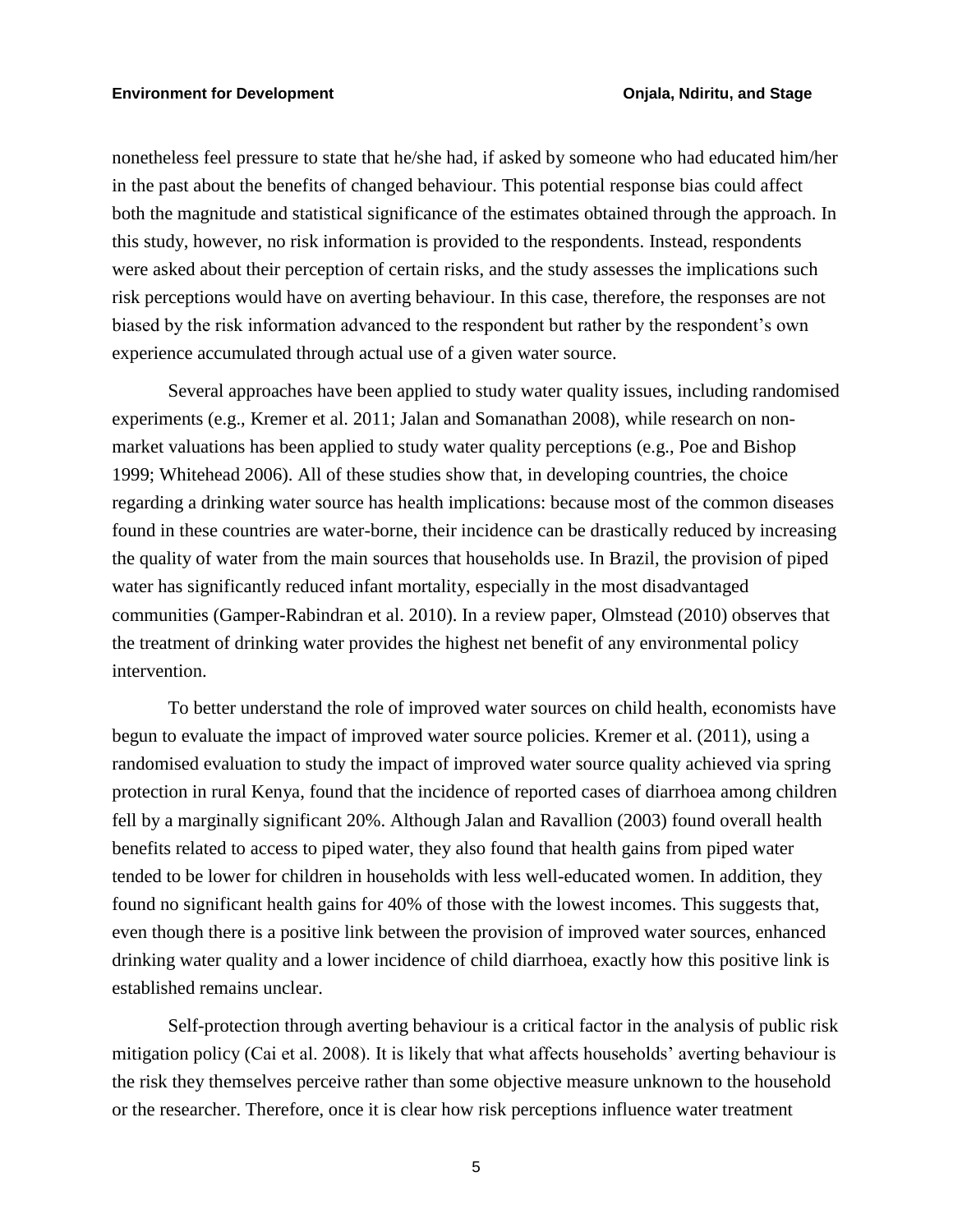behaviour, policymakers have an opportunity to influence household risk perceptions. In the context of drinking water, there have been many discussions of averting behaviours. These behaviours include treating water, purchasing bottled water, or boiling contaminated water.

With the exception of Cai et al. (2008), Nauges and Van den Berg (2006) and Jakus et al. (2009), most studies on drinking water (Abdalla et al. 1992; Collins and Steinbeck 1993; Laughland et al. 1993; Whitehead et al. 1998) do not specifically incorporate perceived risks. This study aims to fill this notable gap in the literature on the economics of water quality.

#### **The Extent of Water Quality Problems in Kenya**

About 80% of all communicable diseases in Kenya are water-related. Hence, households' access to safe water and sanitation is required to improve health standards in Kenya (GoK 2007). Increased commercial farming activities, coupled with rapid industrialisation and lax law enforcement, have led to increased effluent discharge into water bodies and disposal of farm chemicals and waste into rivers. All these factors have resulted in the degradation of Kenyan surface water resources (GoK 2007). The 2009 population census showed that a significant share of the Kenyan population depends on water from lakes, rivers, ponds and dams, all of which are regarded as unsafe sources. Thus, many people are exposed to serious health problems as a result of water-borne disease, among other things.

#### *Compliance With Quality Standards*

Kenya's Water Act of 2002 established the Water Services Regulatory Board (WASREB) to regulate water and sanitation services in the country. WASREB currently does not take samples to cross-check water quality results from water service providers (WSPs), but relies on certification and random tests by the Kenya Bureau of Standards. Moreover, the Act established the Water Resources Management Authority (WRMA). The WRMA is responsible for regulating water resource issues such as water allocation and water quality management. Thus, the WRMA requires any group or individual developing a well or sinking a borehole to file a complete analysis of the water quality in the course of test pumping.

The number of water quality tests carried out by WSPs improved from 79% in 2006/7 to 90% in 2008/9. A sector benchmark classification published by WASREB in 2010 categorised 27 WSPs (35%), i.e., mainly the large ones, as being of good quality (water quality>95%), while 2 were classified as being of acceptable quality (water quality 90–95%). The remaining 48 WSPs either fell within the unacceptable range or did not submit any information.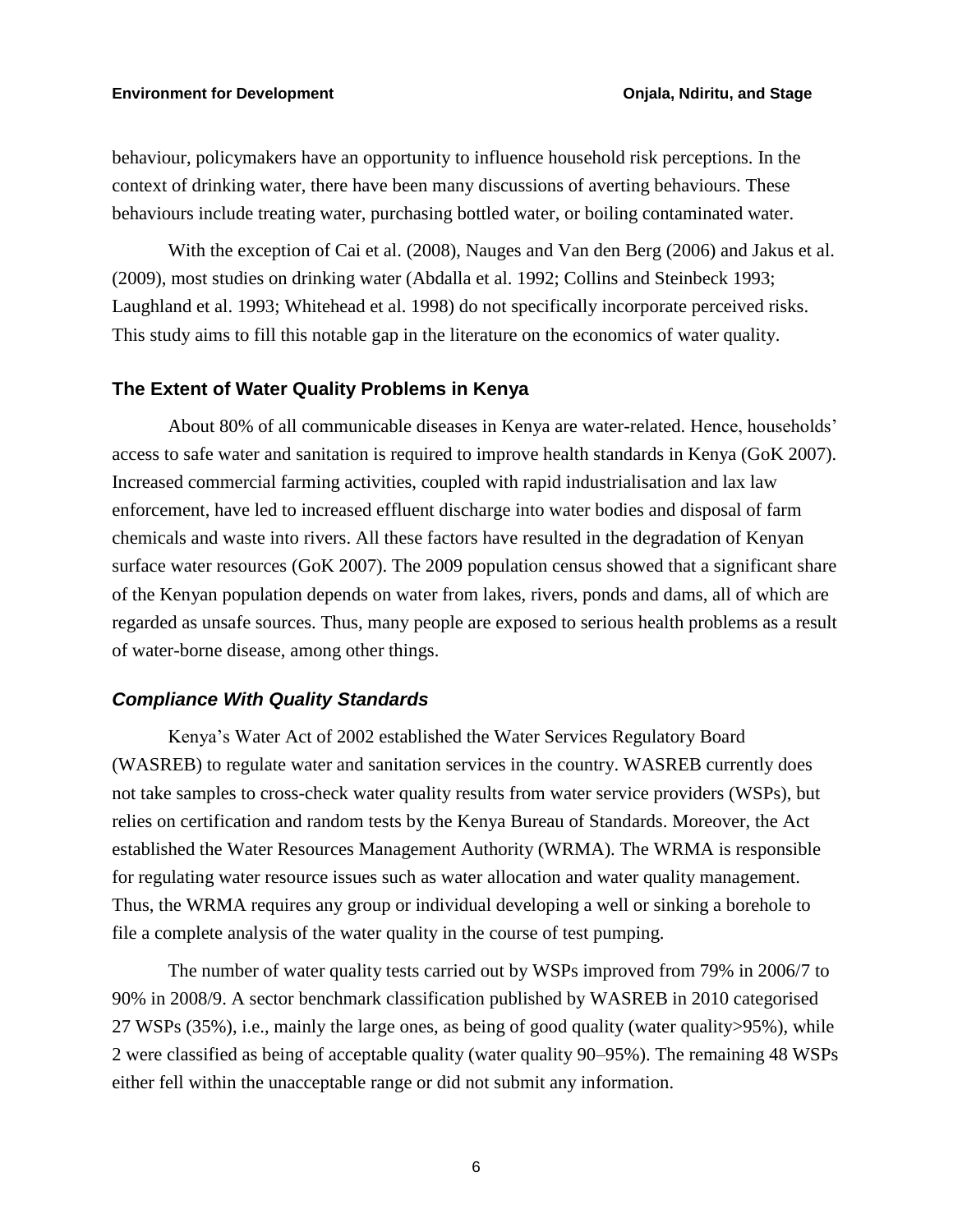Even in urban areas where WSPs are quality-compliant, service provision for the urban poor is largely left to the informal sector/private water vendors, leading to insufficient control of water quality. Vendors exploit information asymmetries to sell low rather than high quality water. Poor people who cannot buy even low-quality water have only one alternative: to spend hours fetching water of poor quality.

#### *Pricing of Water in Kenya*

The regulator (WASREB) develops guidelines for the fixing of tariffs for water service provision. The tariffs set are, in theory, required to balance commercial, social and ecological interests by ensuring water access to all while allowing water service boards and WSPs to recover justified costs. Due to public and political pressure, however, the tariffs have remained static over the last few years and do not cover the costs of maintaining the water infrastructure, let alone expanding it.

All WSPs in Kenya have adopted varying increasing block tariffs (WASREB 2010). This means that, on the one hand, high-usage consumers pay marginally higher unit prices, which could discourage excessive consumption. On the other hand, the poor (low-usage consumers) have access to water through what are assumed to be affordable tariffs. It should be noted that the price for the first ten-unit block applies only to those users who use a total of less than  $10 \text{ m}^3$ per month. If a consumer exceeds this level of use, the price of the second block would apply to the first 10  $m<sup>3</sup>$  too. The tariff includes a water supply fee, sewage collection fee, and treatment fee.

WSPs vary widely in respect to their approved tariff levels, unit costs of production, and unit operation costs. Table 1 shows the average tariff, unit cost of production, and unit operating cost of water billed over the periods 2006/7 and 2008/9. Over these periods, the tariffs increased from KES 36 to KES 40 due to a rise in the cost of water provision, the inclusion of a higher number of small WSPs, high levels of water loss, and unbilled water use (WASREB 2010). Although popular for the poor, block tariffs can create structural disadvantages for the unconnected poor. This is because the water vendors that supply households that have no piped connections typically purchase water in bulk at the top price tiers. Thus, the poor end up buying water that the utilities have resold at the highest cost.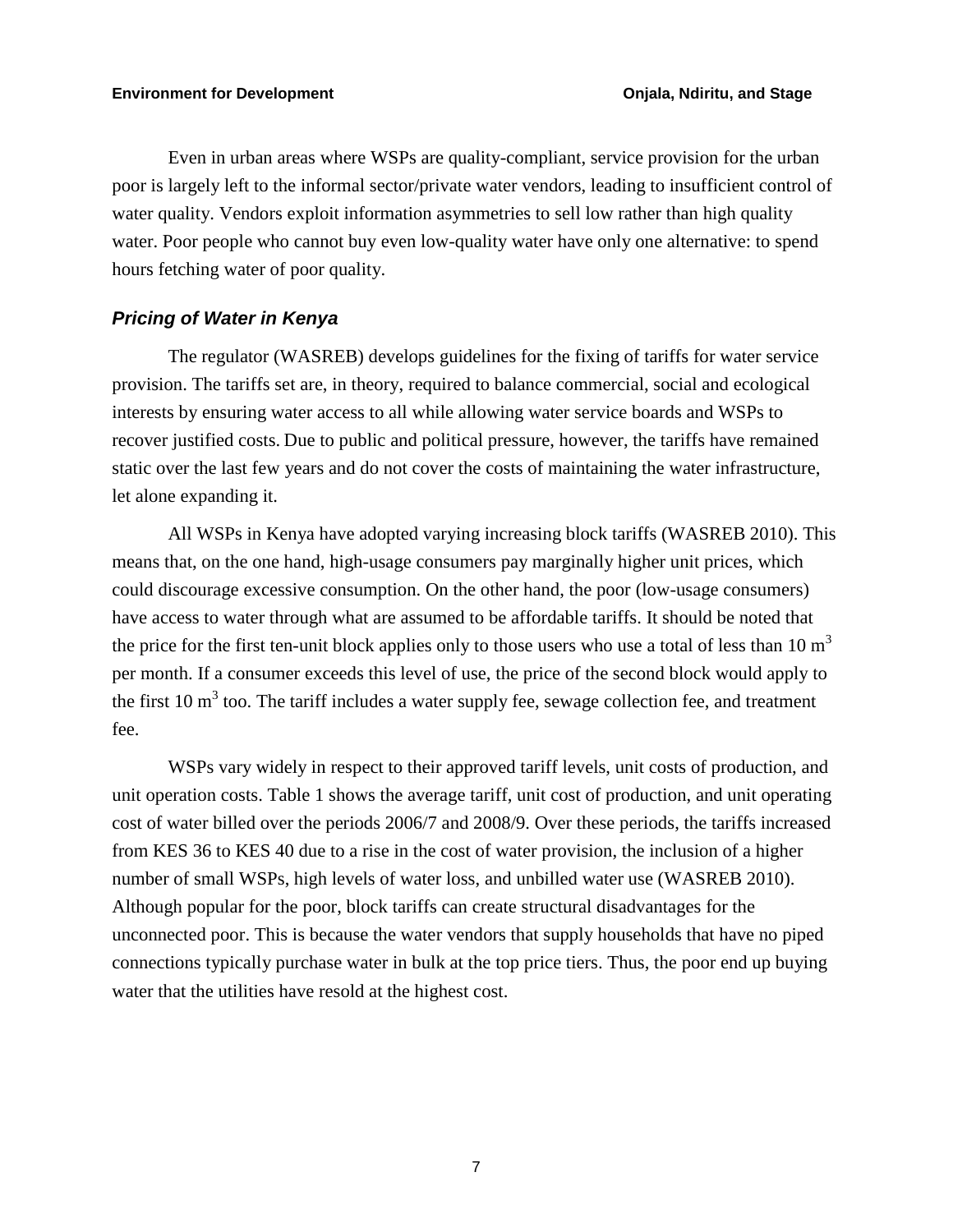| <b>Period</b> | <b>Average tariff</b><br>(KES/m <sup>3</sup> ) | Unit cost of<br>production<br>(KES/m <sup>3</sup> ) | Unit operating cost<br>of water billed<br>(KES/m <sup>3</sup> ) |
|---------------|------------------------------------------------|-----------------------------------------------------|-----------------------------------------------------------------|
| 2006/7        | 36                                             |                                                     | 26                                                              |
| 2008/9        | 40                                             | າຈ                                                  | 35                                                              |

#### **Table 1. Description of the Applicable Water Tariffs in Eldoret, Kericho, Kisii and Kisumu**

Source: WASREB (2010:58)

As in other developing countries, water vendors in Kenya often act as a link between unconnected households and the utility. In some cases, water is purchased from the utility and sold directly to households. In other cases, water is purchased from the utility and sold to intermediaries, who in turn sell to households. As water passes through the marketing chain, prices ratchet up. Water delivered through vendors and cartels is often 10–20 times more costly than water provided through a utility (UNDP 2006). For example, a survey by Gulyani et al. (2005) shows that vended water costs more than piped water in Nairobi city as well as in the towns of Kakamega and Nakuru. In these urban centres, the average cost of water from water kiosks is remarkably high: kiosk owners charge 18 times what they pay for the water from the utilities. The pricing also tends to vary according to the season, and increases in relation to distance from the source.

In order to be connected to the piped network, a consumer is required to sign a water agreement and to pay the connection fee and deposit. Currently, deposits required from new consumers range from KES 1,000 (approximately USD  $12<sup>1</sup>$ ) for general consumers, to KES 15,000 (approximately USD 181) for the largest consumers. These deposits provide security against any outstanding payments. The deposit requirement tends to block many consumers from applying for their own individual meters, however, so these households end up purchasing piped water from either a public stand/vendor or other alternative sources.

#### **Data and Descriptive Statistics**

 $\overline{a}$ 

Data for this study came from a survey of residential households conducted in 2008 in four Kenyan towns: Eldoret, Kericho, Kisii and Kisumu. To achieve 911 interviews, 1,422 contacts were made during the survey, representing a 64% response rate. The non-response

<sup>&</sup>lt;sup>1</sup> 1 Kenyan Shilling (KES) =  $0.01204$  US Dollar (USD) (or 1 USD = 83.077 KES) as at December 2010.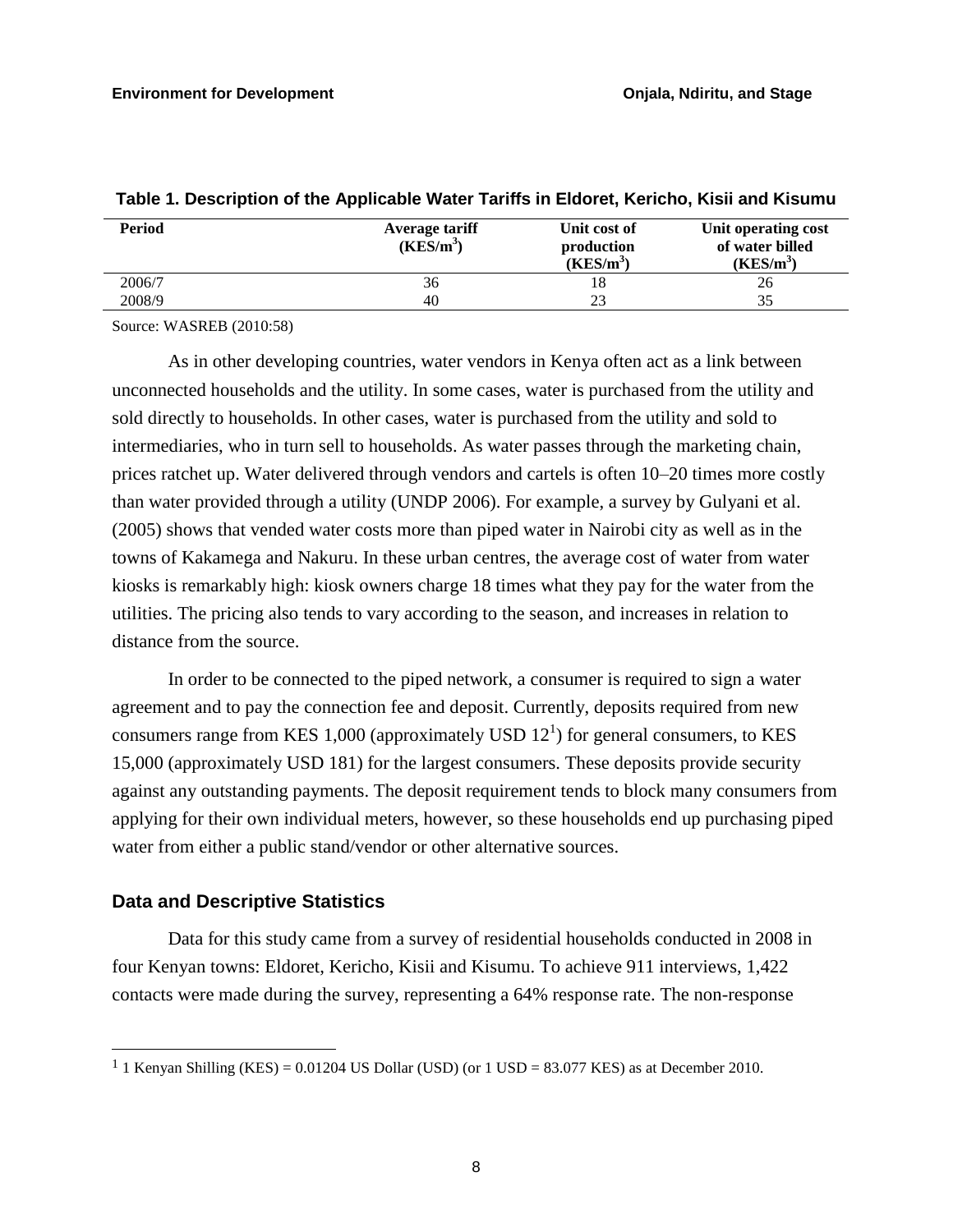contacts included subjects who were unavailable either because they were absent from home at the time or declined to be interviewed. The four towns were purposefully selected to represent diverse physical, socio-economic and ethnic backgrounds.

Eldoret is one of the few towns in the country with an adequate water supply; that is, there are rarely any occasions when the town suffers water shortages. Kericho draws its water from the local rivers. The water intake is located in the Mau Forest, one of Kenya's largest water catchment areas. From the intake, pumps drive water to a modern treatment facility. Kericho is one of the only towns of its size in Kenya to employ such a treatment works. In Kisii, the water and sanitation facilities are inadequate and poorly managed. Very few residents are connected to water services and there is inadequate service coverage (less than 40%) due to low production and distribution capacity. In Kisumu, acute water shortage (absolute scarcity), declining quality and poor sanitation have been recurrent problems, despite its proximity to the second largest freshwater lake in the world, Lake Victoria.

Prior to the main survey, focus groups were consulted to assist in designing the survey instrument. Sixteen graduates at the University of Nairobi were recruited as research assistants and trained for the survey, ensuring there were four for each town. To implement the final survey, a structured questionnaire was administered. Each town was stratified into three broad residential areas on the basis of income levels. A list of the residential areas and their associated income groupings was prepared. The initial sample was randomly recruited from each residential estate.

The survey data covered water sourcing behaviour, water costs, household demographics and housing, and households' perception of water quality and safety. The study also scrutinised major socio-economic characteristics that influenced a household's choice of water source. All sourcing options were considered, i.e., both piped and non-piped water sources. The sample includes respondents who got their water piped into their dwelling, plot or yard, as well as those who obtained water from non-piped sources, i.e., public taps, surface water (rivers, dams, lakes, ponds, streams, canals, or irrigation channels), boreholes, protected or unprotected wells, rainwater, and protected or unprotected springs.

#### *Descriptive Statistics*

In Kenyan towns, households very often have to choose one among a set of water sources for their main drinking water. These choices are generally grouped into two: improved and unimproved sources. According to the World Health Organisation (WHO, 2005), improved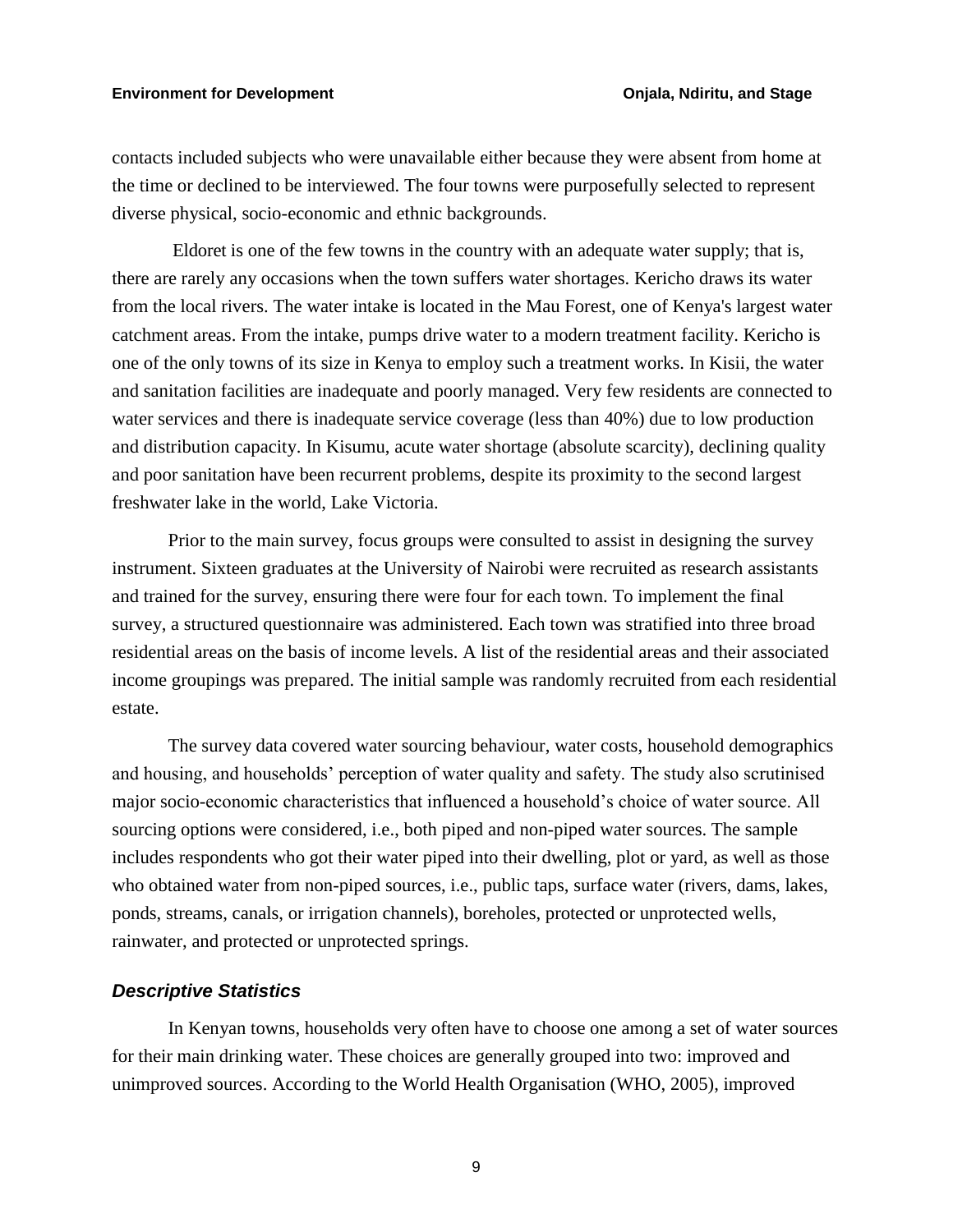drinking water sources include: piped water into dwelling, plot or yard; public tap/standpipe; tube well/borehole; protected dug well; protected spring; and rainwater collection. Unimproved drinking water sources include: unprotected dug well; unprotected spring; cart with small tank/drum; tanker-truck; and surface water (river, dam, lake, pond, stream, canal, or irrigation channels). Improved encompasses three dimensions of water security: quality, proximity and quantity. Hence, water from vendors (cart with small tank/drum or tanker-truck), though mostly from safe sources (piped or borehole), is categorised as unimproved; as mentioned earlier, the quality of this water varies considerably in practice. Therefore, in our analysis of the water source subsamples, the following categories were identified:

- Piped water
- Non-piped but improved water, and
- Non-piped and unimproved water.

In this study, *access* to a source means that households in that residential area/estate have the potential to get water from it. This definition implies that access to piped water does not necessarily mean having a piped water connection: it means being in a residential area/estate where connection to the piped water network is possible. For the households interviewed, piped water is most accessible in Eldoret, followed by Kericho and Kisii. Kisumu has the least access (Table 2).

**Table 2. Share of Households (%) with Access to a Water Source and its Use as a Main Source of Drinking Water**

| <b>Water source</b>  | Eldoret       |        | Kericho       |     | <b>Kisii</b>  |            | <b>Kisumu</b> |            | Whole<br>sample |            |
|----------------------|---------------|--------|---------------|-----|---------------|------------|---------------|------------|-----------------|------------|
|                      | <b>Access</b> | Use    | <b>Access</b> | Use | <b>Access</b> | <b>Use</b> | <b>Access</b> | <b>Use</b> | <b>Access</b>   | <b>Use</b> |
| Piped                | 92            | 74     | 91            | 23  | 53            | 25         | 32            | 26         | 70              | 41         |
| Non-piped improved   | 94            | 24     | 100           | 53  | 97            | 44         | 77            | 52         | 92              | 41         |
| Non-piped unimproved | 70            | ◠<br>∠ | 89            | 25  | 97            | 31         | 55            | 22         | 77              | 18         |

On average, 70% of households indicated that they had access to piped water, while 92% had access to non-piped improved water sources. With the exception of Eldoret, the use of nonpiped water as the main source of drinking water was higher than piped water use. Similar results are found for Kisumu by Wagah et al. (2010). All respondents from Kericho had access to nonpiped improved water sources; thus, Kericho had conclusively achieved MDG7's "C" target. The high cost of being connected to a piped water supply could explain why some households who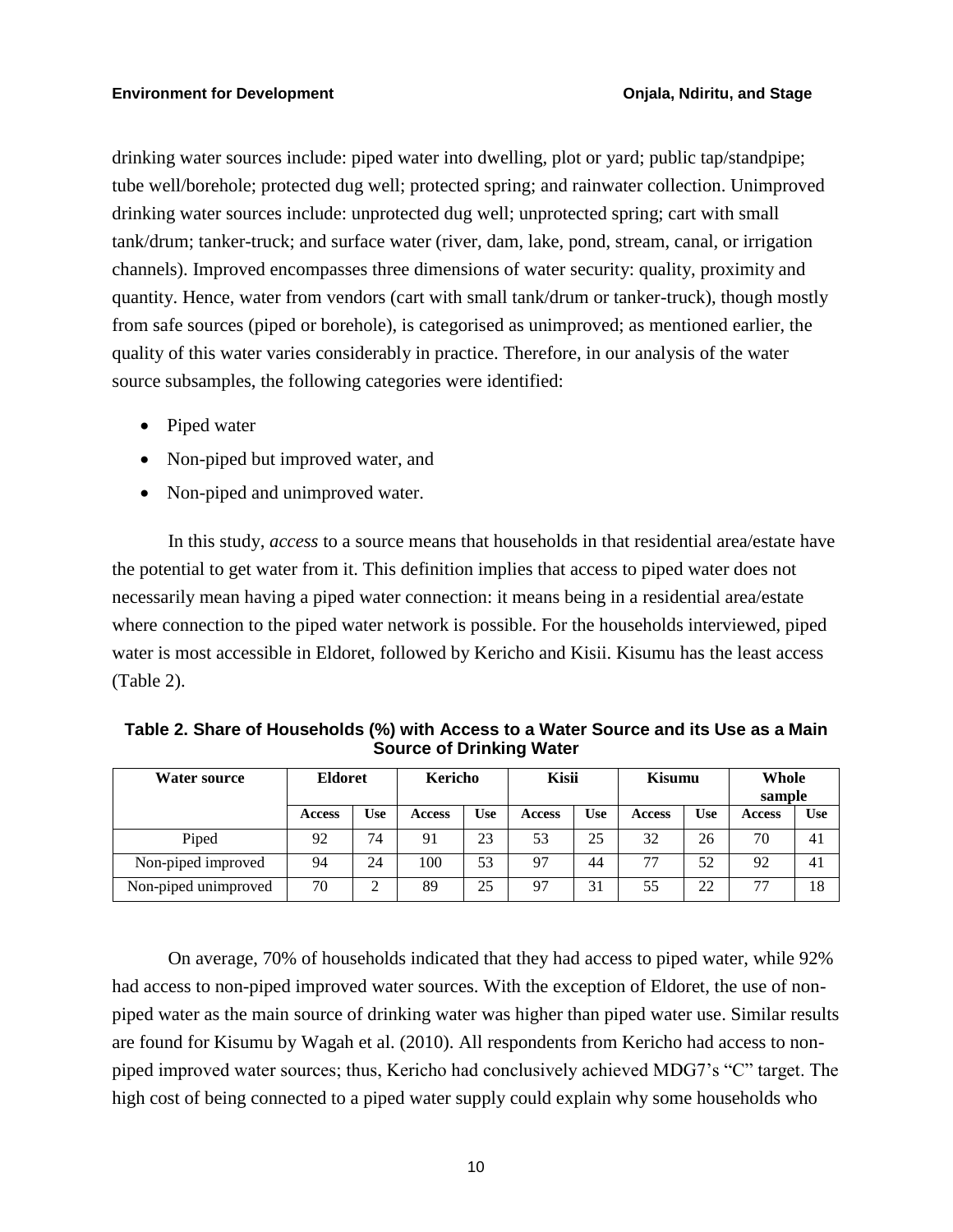had access to the piped network did not utilise it, preferring non-piped water instead. Overall, therefore, the high access to improved water sources shows an impressive picture of these towns toward achieving MDG7 on access to safe water for all.

Using a risk ladder, the survey probed the respondents' risk perception by asking the following question: *How would you judge the safety of the water from the following sources before the household does any treatment?* The respective sources were then read out one by one. The response options given were as follows:  $1 = No$  risk,  $2 = Little$  risk,  $3 = Some$  risk,  $4 =$ *Serious risk*, 9 = *Don't know*. Table 3, which presents the results of this part of the survey, shows variation in the perception of risk relating to the named water sources. Overall, piped water (private and public tap water) was considered safe by most of the respondents. Non-tap sources were generally considered to have only some or little risk by most of the respondents; rainwater was considered to have no risk. Thus, despite the differences in expected objective water quality, many of the respondents did not perceive any large discrepancies in quality among the various water sources.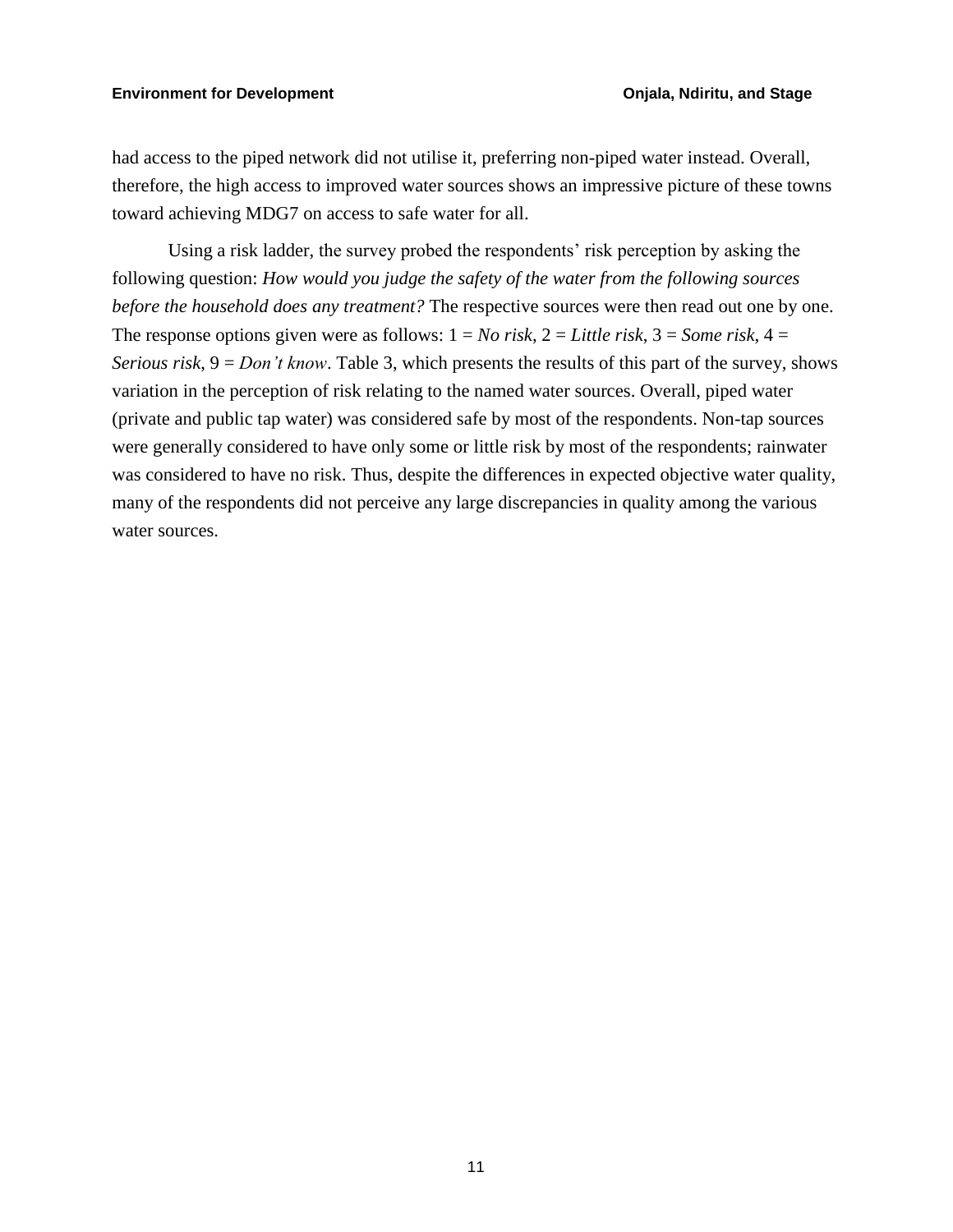|                        |         |             |           | - - - - - - 1 - - <b>1</b> |            |
|------------------------|---------|-------------|-----------|----------------------------|------------|
| <b>Source of water</b> | No risk | Little risk | Some risk | <b>Serious risk</b>        | Don't know |
| Piped into dwelling    | 58      | 17          |           |                            | 16         |
| Piped to yard/plot     | 18      | 61          | 13        |                            | 4          |
| Public tap/standpipe   | 15      | 57          | 21        | 6                          |            |
| Tube well/borehole     | 6       | 25          | 44        | 24                         | ∍          |
| Unprotected spring     | 12      | 35          | 34        | 11                         |            |
| Rainwater              | 44      | 29          | 19        |                            | 6          |
| Cart with tank         |         | 24          | 40        | 23                         | 8          |

**Table 3. Household's Risk Perception of Water Quality, By Source (%)**

Table 4 reports the descriptive statistics of the variables used in the study estimations. More than 70% of the interviewed households earned a monthly income of less than KES 50,000 (approx. USD 600). Specifically, about 46% had incomes between KES 5,000 and KES 19,999 (approx. USD 60–240), while 28% earned between KES 20,000 and KES 50,000 (approx. USD 240–600). In the study sample, over 66% of the respondents had been educated to either the secondary or tertiary level. This high level of education is generally expected in Kenyan urban areas, where respondents usually engage in occupations which demand some basic skills and knowledge acquired at school. In addition, the average household consists of five members.

On average, 69% of the surveyed respondents treat their drinking water by either boiling or filtering it first. Households that used chemicals to treat their water reported spending an average of KES 52 (USD 0.63) a month, with a maximum of KES 300 (USD 3.61). The tabulation reveals that the majority of those who treated water use non-piped unimproved (77%), followed by non-piped improved (75%) and then piped (67%). Unexpectedly, a relatively high number of households were found to be treating presumably safe piped water. Hence, it can be concluded that households do not perceive piped water as being of good quality for drinking purposes. This is reasonable since Kenyans have no confidence in the water utility. This suggests, again, that the domestic treatment of water is not necessarily driven by the objective water quality but, rather, by households' risk perceptions.

Due to data limitations, it was not possible to compare the perceived risk related to water consumption from the various sources against an objective measure of risk as calculated by water engineers or other scientists. In addition, for each water source, there may be a significant amount of missing information since not all households were always able to give their opinion on each source.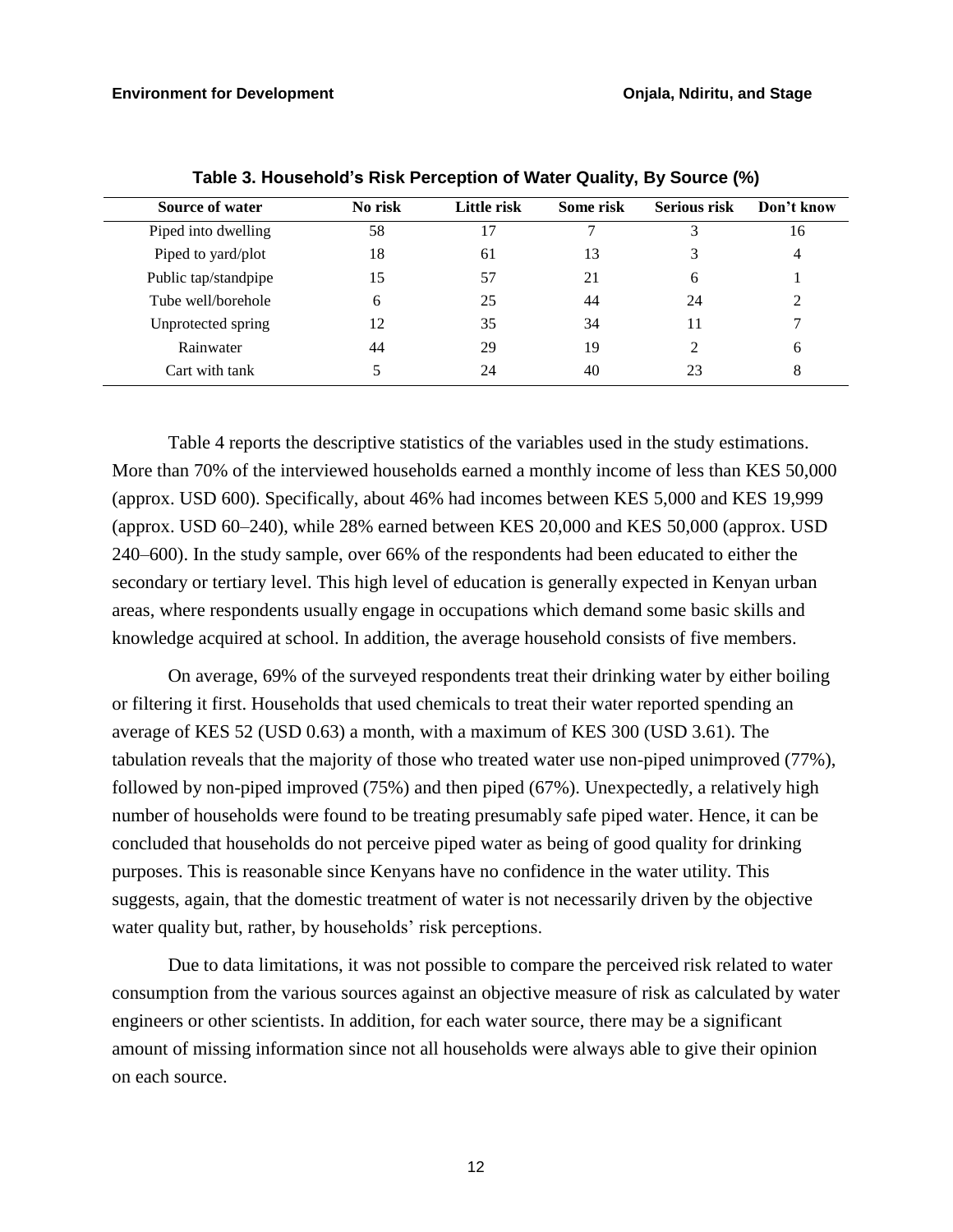| <b>Variable</b>          | <b>Description</b>                                                                      | <b>Observations</b> | <b>Mean</b> | <b>Standard</b><br>deviation | Min.             | Max.         |
|--------------------------|-----------------------------------------------------------------------------------------|---------------------|-------------|------------------------------|------------------|--------------|
| Piped                    | Piped connection as main<br>source of drinking water $= 1$ ,<br>otherwise $= 0$         | 754                 | 0.415       | 0.493                        | $\mathbf{0}$     | $\mathbf{1}$ |
| Non-piped<br>improved    | Non-piped improved water as<br>main source of drinking water<br>$= 1$ , otherwise $= 0$ | 754                 | 0.406       | 0.491                        | $\boldsymbol{0}$ | $\mathbf{1}$ |
| Non-piped<br>unimproved  | Non-piped unimproved water<br>as main source of drinking<br>water = 1, otherwise = $0$  | 754                 | 0.179       | 0.384                        | $\boldsymbol{0}$ | $\mathbf{1}$ |
| Treat                    | Respondent treats water $= 1$ ,<br>otherwise $= 0$                                      | 870                 | 0.691       | 0.462                        | $\boldsymbol{0}$ | 1            |
| Age                      | Respondent's age                                                                        | 891                 | 34.163      | 9.000                        | 18               | 70           |
| Male                     | Male dummy $= 1$ if male                                                                | 906                 | 0.429       | 0.495                        | $\boldsymbol{0}$ | 1            |
| Hhsize                   | Household size                                                                          | 909                 | 5.084       | 2.704                        | 1                | 16           |
| Child                    | Children 0-5 years old                                                                  | 911                 | 0.782       | 0.912                        | $\boldsymbol{0}$ | 6            |
| Ratiofem                 | Female: Male ratio in the<br>household                                                  | 908                 | 0.496       | 0.291                        | $\mathbf{0}$     | $\mathbf{1}$ |
| Education                |                                                                                         |                     |             |                              |                  |              |
| Primary                  | Grade 1-8 attained                                                                      | 880                 | 0.189       | 0.391                        | $\boldsymbol{0}$ | $\mathbf 1$  |
| Secondary                | Form 1-4 attained                                                                       | 880                 | 0.323       | 0.468                        | $\mathbf{0}$     | 1            |
| College                  | Diploma attained                                                                        | 880                 | 0.369       | 0.483                        | $\mathbf{0}$     | 1            |
| University               | Degree attained                                                                         | 880                 | 0.076       | 0.265                        | $\boldsymbol{0}$ | $\mathbf 1$  |
| No schooling             | Never been to school                                                                    | 880                 | 0.043       | 0.203                        | $\theta$         | 1            |
| $Income_1$               | KES <1,000 a month                                                                      | 875                 | 0.149       | 0.356                        | $\boldsymbol{0}$ | 1            |
| $Income_2$               | KES 1,000-4,999 a month                                                                 | 875                 | 0.110       | 0.313                        | $\boldsymbol{0}$ | 1            |
| $Income_3$               | KES 5,000-9,999 a month                                                                 | 875                 | 0.214       | 0.410                        | $\theta$         | 1            |
| $Income_4$               | KES 10,000-19,999 a month                                                               | 875                 | 0.248       | 0.432                        | $\boldsymbol{0}$ | 1            |
| $Income_5$               | KES 20,000-29,999 a month                                                               | 875                 | 0.147       | 0.355                        | $\boldsymbol{0}$ | 1            |
| $Income_6$               | KES 30,000-49,999 a month                                                               | 875                 | 0.133       | 0.339                        | $\boldsymbol{0}$ | 1            |
| Eldoret                  | Respondent lives in Eldoret                                                             | 909                 | 0.295       | 0.456                        | $\mathbf{0}$     | 1            |
| Kericho                  | Respondent lives in Kericho                                                             | 909                 | 0.260       | 0.439                        | $\boldsymbol{0}$ | $\mathbf{1}$ |
| Kisii                    | Respondent lives in Kisii                                                               | 909                 | 0.221       | 0.415                        | $\theta$         | $\mathbf{1}$ |
| Kisumu                   | Respondent lives in Kisumu                                                              | 909                 | 0.224       | 0.417                        | $\mathbf{0}$     | $\mathbf{1}$ |
| Treatment<br>expenditure | Purchase of treatment<br>chemicals/month (KES)                                          | 170                 | 51.900      | 47.058                       | 5                | 300          |
| Connection fee           | Connection fee paid to the<br>water utility as a deposit (KES)                          | 909                 | 1642.684    | 577.529                      | 1,000            | 2,500        |

Note: Only 170 households use chemicals to treat water.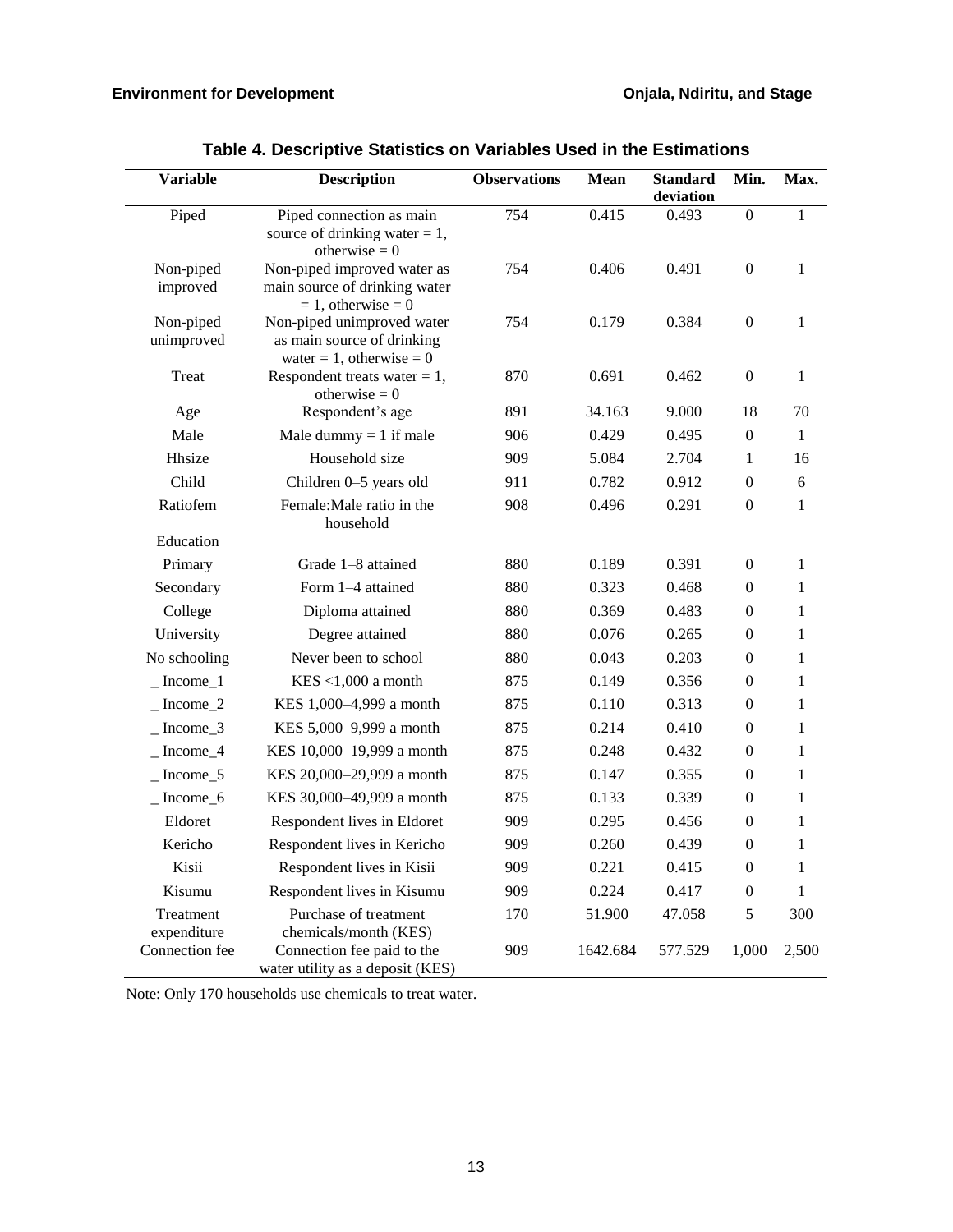#### **Theory and Methodology**

Households were assumed to have a reasonably accurate perception of the risk of the various water sources. It was assumed that this perception would determine which they chose as their main source. Underlying this is the assumption that the revealed preference is based on a household's expected utility from alternatives.<sup>2</sup> A household was expected to reveal its preference in line with the objective of maximising its welfare. This preference can be represented by a utility function and the decision problem can, therefore, be modelled as a standard expected utility maximisation problem. Following Hindman Persson (2002), the modelling of the choice of water source is based on the Random Utility Model (RUM). The household faces a discrete set of water source choices, where the household chooses the water source that maximises its utility subject to budget and water availability constraints. Different households have different risk perceptions for water from various sources. Therefore, each water source has a price which varies depending on the quality of the water, as well as the technology required to access the water.<sup>3</sup>

#### *Risk Perception*

 $\overline{a}$ 

In general, economic analyses of risk perception incorporate risk perceptions into the individual utility functions and then derive the associated demand functions (e.g., Lusk and Coble 2005; Viscusi 1990; Zepeda et al. 2003). Consuming contaminated water implies a health cost, and consumers make judgments about how contaminated different water sources are. In their choice of a main water source, they compare the expected health cost from consuming the specific water to the cost of using the water source in question, where less risky water sources – such as piped water – generally come at a higher cost than more risky sources. In the same way that a main water source is chosen, a decision is made whether to undertake the perhaps costly treatment of the chosen water source. Consumers will treat water if the expected utility of health benefits of domestic treatment – measured as a change in expected water-related illness – exceeds the cost of domestic treatment. Following the economic models that analyse risk perception, the following testable hypotheses are proposed:

<sup>&</sup>lt;sup>2</sup> In our study areas, not all households have access to all the water sources. This will be taken into account during the estimation procedures.

<sup>&</sup>lt;sup>3</sup> See Hindman Persson (2002) for a detailed derivation of the RUM for water source choice that is consistent with utility maximisation.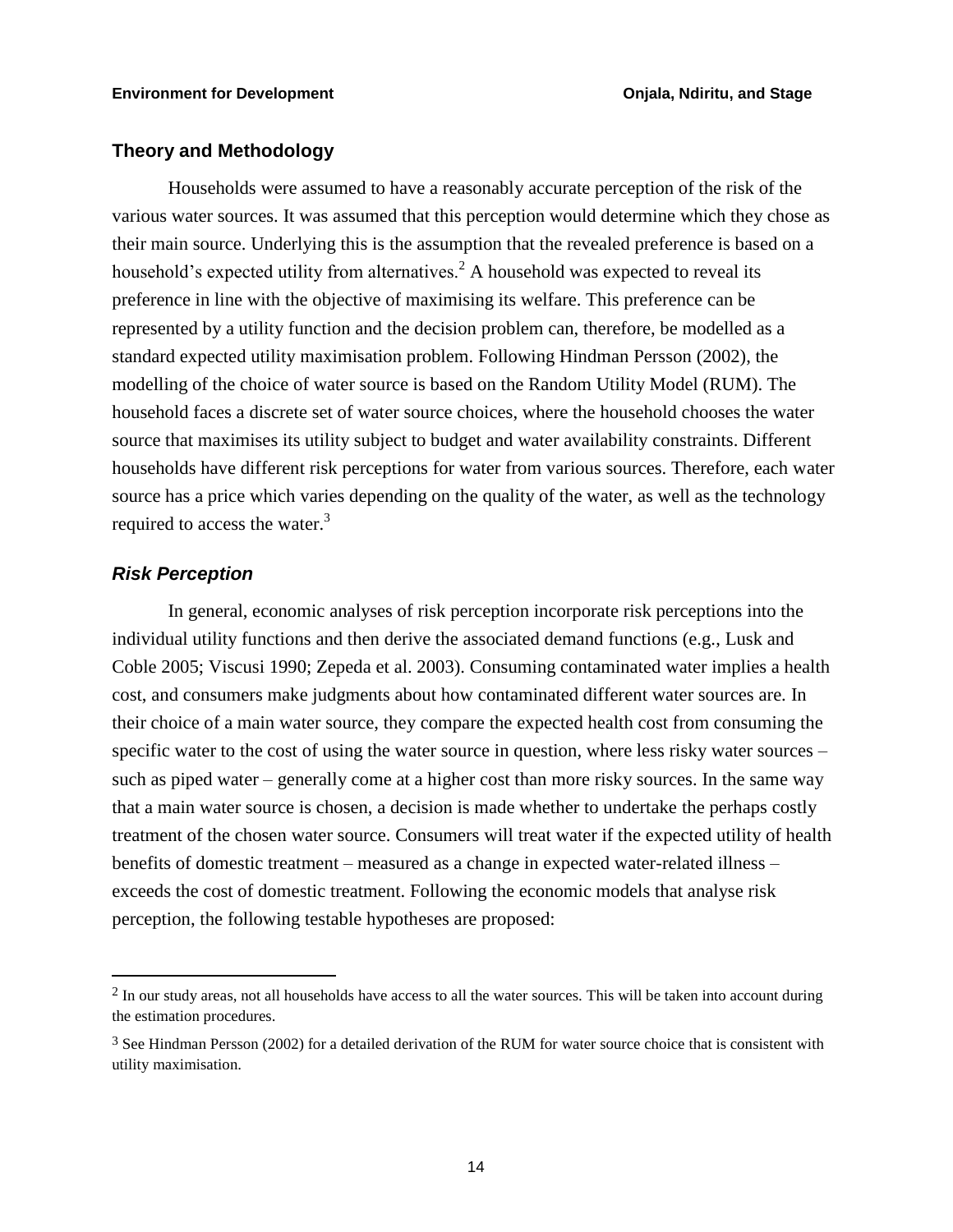- (a) Individuals who perceive a greater risk from using a water source will be less likely to choose that water source than individuals who perceive a lower risk, and
- (b) The more risky the individuals perceive the water source to be, the more likely they are to treat the water from that source.

#### *Model Specification*

When the members of a household choose their drinking water, they worry about access to and quality of the water. If they doubt the quality – a doubt that could be driven by many factors – they may decide to treat the water. The choice of a source of drinking water is likely not to be independent of the decision to treat or not treat water before drinking it. At the time the household decides on its water source, it is assumed it also decides whether to treat the water. Hence, the study follows Nauges and Van den Berg (2006) to simultaneously model the choice of the drinking water source and the decision to treat water before drinking. Given the assumed simultaneous nature of the decisions about water source and water treatment, several seemingly unrelated bivariate probit models are estimated for the following possible groups.

First, for the subsample of households living in a residential area/estate where potential access to piped water is possible, the choice of piped as opposed to non-piped water as the main source of drinking water is studied, adopting the following bivariate probit model:

$$
l_1^* = X_1^* \beta_1 + \varepsilon_1; \ S_1 = 1 \text{ if } l_1^* \succ 0; \ S_1 = 0, \text{ otherwise}
$$
 (1)

$$
l_2^* = X_2 \beta_2 + \varepsilon_2; T_1 = 1 \text{ if } l_2^* \succ 0; T_1 = 0, \text{ otherwise}
$$
 (2)

and  $\rho_1 \sim$ Bivariate normal (BVN)

where  $S_1$  is the choice of using piped water.  $T_1$  is the decision to treat water;  $l_1^*$  $l_1^*$  and  $l_2^*$  $l_2^*$  are the unobserved latent variables from which the two decisions are defined;  $X_1$  and  $X_2$  are the vectors of independent variables for both decisions, and  $\varepsilon_1$  and  $\varepsilon_2$  are the error terms, which may be correlated (given by the correlation coefficient,  $\rho$  statistics); otherwise, a univariate binary probit model is appropriate (Greene 2008).

Second, for those who do not have access to piped water, but who do have access to improved non-piped water sources, the study looked at the decision to use improved non-piped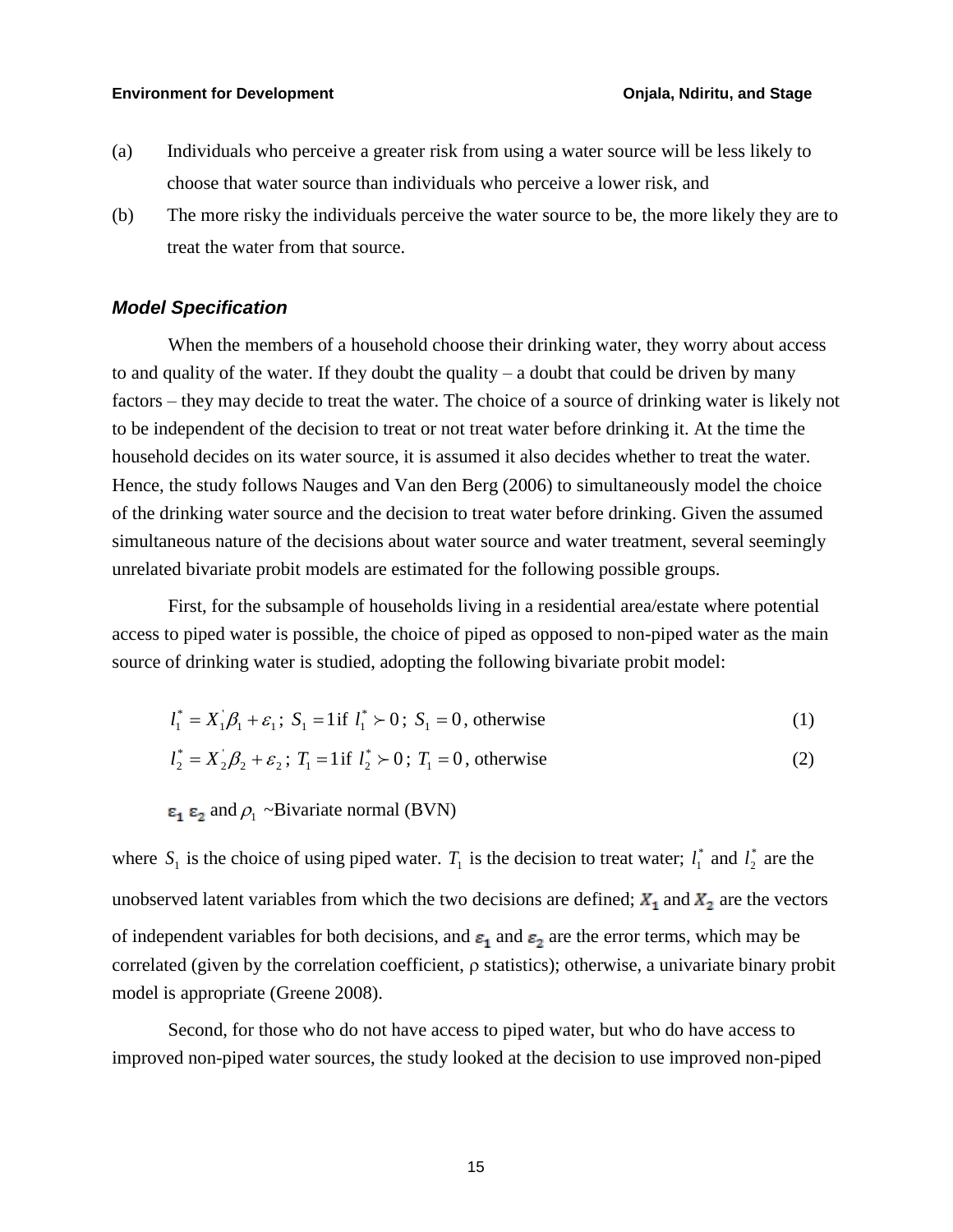water sources for the main source of drinking water rather than an unimproved source. For this, the following bivariate probit model was adopted:

$$
l_3^* = X_1' \beta_3 + \varepsilon_3; \ S_2 = 1 \text{ if } l_3^* \succ 0; \ S_2 = 0, \text{ otherwise}
$$
 (3)

$$
l_4^* = X_2' \beta_4 + \varepsilon_4; T_2 = 1 \text{ if } l_4^* \succ 0; T_2 = 0, \text{ otherwise}
$$
 (4)

 $\varepsilon_3$ ,  $\varepsilon_4$  and  $\rho_2$  ~Bivariate normal (BVN),

where  $S_2$  is the choice of using a non-piped improved water source.  $T_2$  is the decision to treat water. The other variables are as defined in equations (1) and (2) above.

Third, for people who have no access to improved water sources (piped water or improved non-piped water sources), the only remaining decision is to treat or not treat the water. Hence, the probit model is estimated for the water treatment equation for the subsample of those with no access to improved water sources. The probit model is defined as follows:

$$
l_5^* = X_2 \beta_5 + \varepsilon_5; T_3 = 1 \text{ if } l_5^* \succ 0; T_3 = 0, \text{ otherwise}
$$
 (5)

where  $T_3$  is the water treatment for those who choose non-piped unimproved water sources as their main drinking water. All the other variables are as defined above.

The same explanatory variables are included for the socio-economic characteristics in the two (source and water treatment) equations. Factors explaining a household's decision to obtain water from a certain source in developing countries are presented in a literature survey by Nauges and Whittington (2010). The factors they identify include source attributes (e.g., price, distance to the source, quality, and reliability) and household characteristics (income, education, size and composition). Following existing literature on water sources and water treatment, the variables included are as follows:

- Age, education and gender of the head of the household
- Number of children aged 0 to 5 years
- Ratio of females to males in the household
- Income category, and
- The average perception of water safety in the town where the household lives.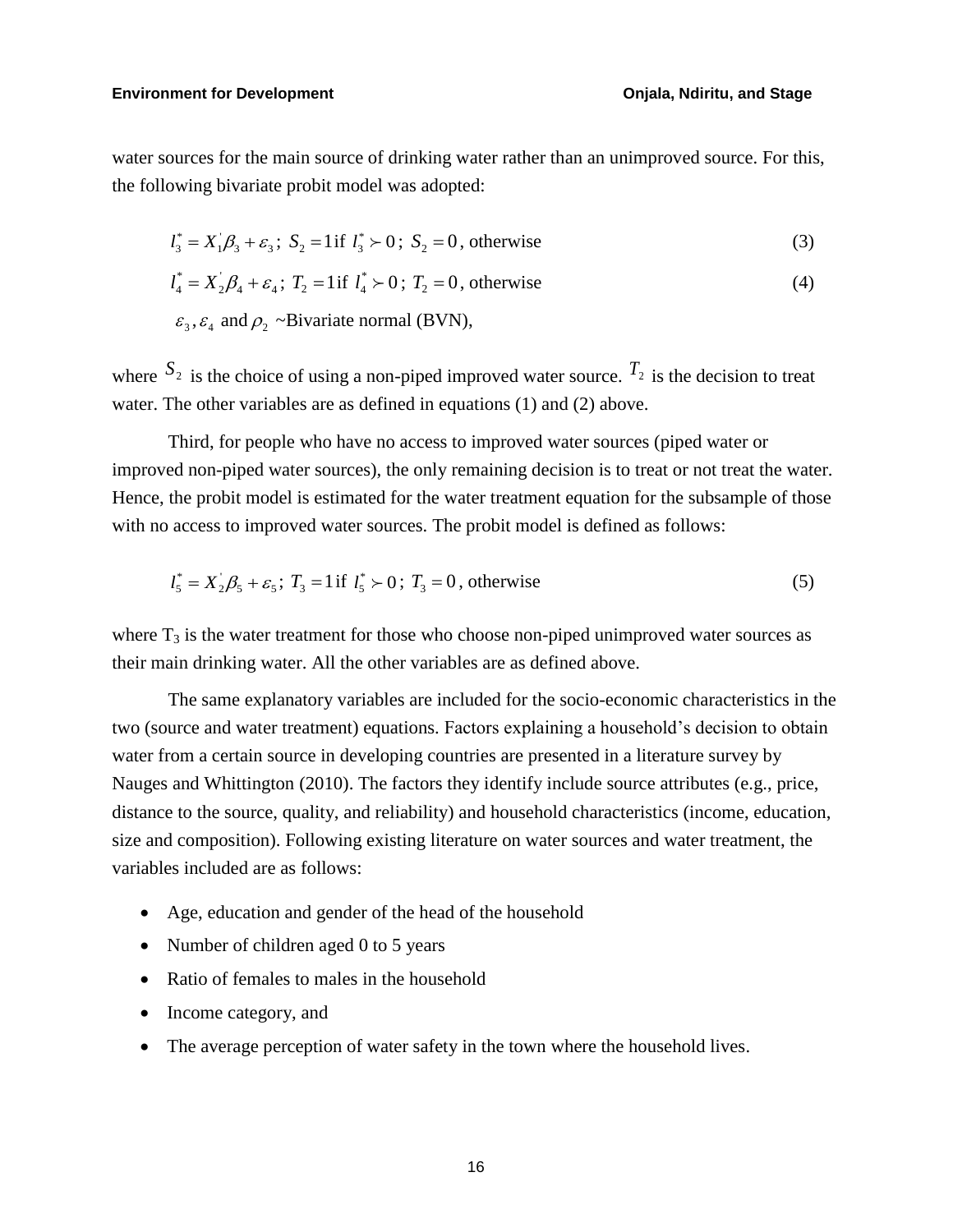$\overline{a}$ 

For the piped water equation, the effects of the connection fee and the average frequency of problems experienced with water pressure in the town where the household lives were also explored. Madanat and Humplick (1993) argue that households living in areas with higher pressure in their water pipes are expected to have a higher rate of connection to the piped network. Thus, this study controls for the problem of water pressure in the piped water model.

As pointed out by Whitehead (2006) and Nauges and Van den Berg (2006), perceived risk is likely to be endogenous in the treatment of water behaviours. If some unobserved variables (such as health history) determine both perceived risk and a household's hygiene behaviour, then one could be facing an omitted variable problem (Nauges and Van den Berg 2006). This means that instruments are required that would drive risk perception but which would be uncorrelated with hygiene behaviour. We were not able to find suitable instruments for perceived risk in our data. Therefore, in order to avoid endogeneity problems, the household's own risk perception is not considered; instead, the average perception of water safety in the town where the household lives was used.<sup>4</sup> Following Nauges and Van den Berg (2006), an exogenous variable was constructed for the average risk perception<sup>5</sup> in the town where the household lives. In the creation of the variable, risk perceptions of water safety in the towns were coded as *No risk* (1), *Little risk* (2), *Some risk* (3), and *Serious risk* (4). The *Don't know* responses were deleted. Basically, the assumption is that the average opinion in the town is a good proxy of household opinion and will be exogenous in the estimated models.

Because there are multiple water sources, the average risk perception for the main drinking water source for each household was considered in the treatment equation. For the piped water source choice, the risk perception with respect to non-piped water was considered. The idea is that, when choosing a water source, one considers the risks of the potential alternatives; however, for the treatment decision, what matters is the perception of the chosen water source as risky or not. Generally, people in a town will talk about water-borne diseases;

<sup>4</sup> If the individual household's risk perception is used instead of an average risk perception, many observations for individual water sources are lost. Thus, for most of the water sources, the results are no longer significant (or statistical significance is reduced). Nonetheless, for most of the regressions, the results are consistent with those from the village-level risk perception estimation. Results are not presented here due to space limitations, but can be provided upon request.

<sup>5</sup> Because there are 12 water sources, it was possible to have reasonable variation in the average risk perception variable. This is because only the average risk perception for the main water source that the household used for drinking was considered.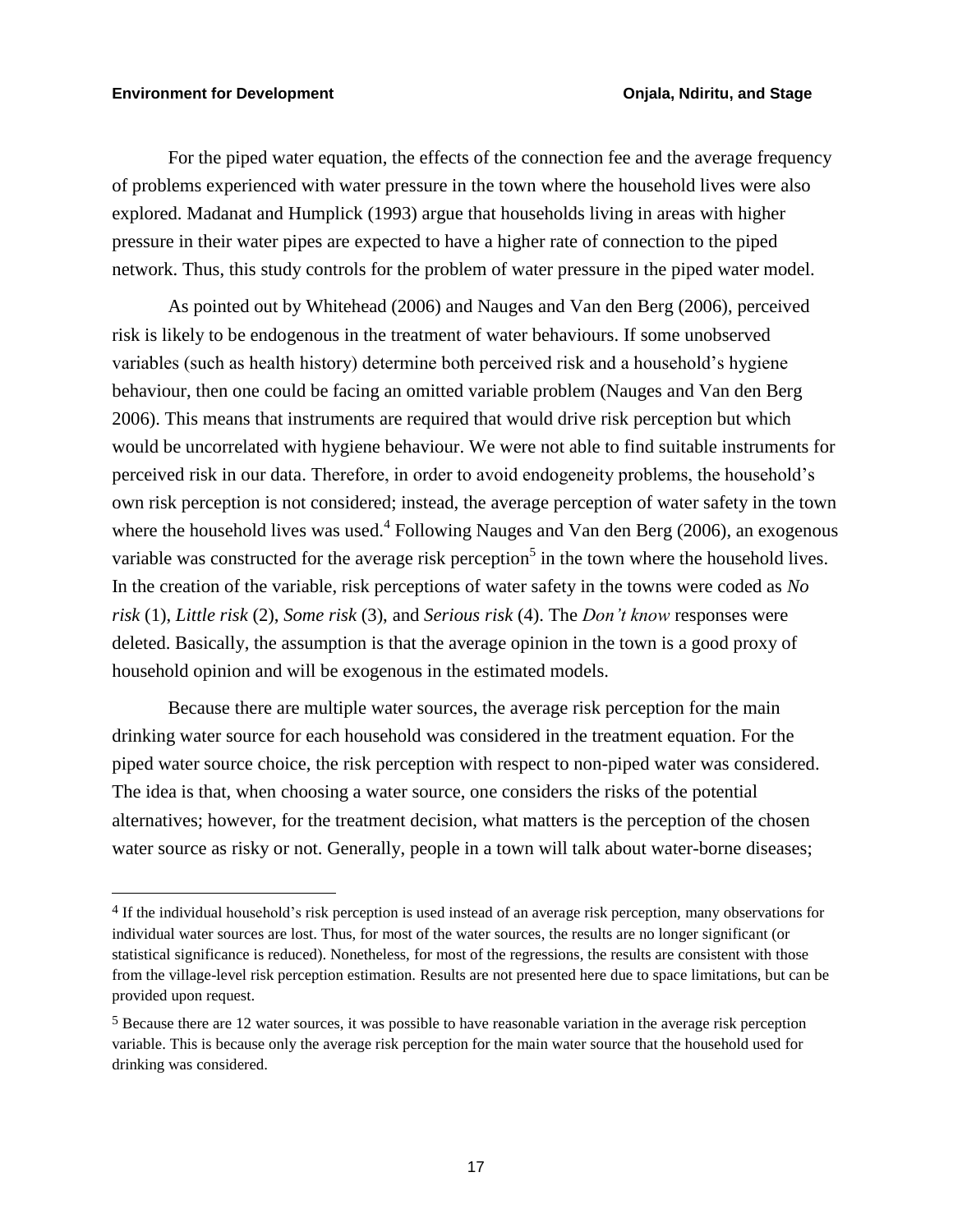thus, the average risk perception is likely to be widespread in practice, even if individual households describe the same perception differently.

Ideally, one also needs to control for the cost of obtaining water from all the water sources (both the sources households use and those they do not use). In our data set, full information about the opportunity cost of water from all sources is not available. However, there are data on the connection cost to the piped network. It is expected that households which have experienced problems with water pressure are less likely to prefer piped water than households which have not experienced such problems (Madanat and Humplick 1993).

#### **Econometric Results**

#### *Probability of Choosing Piped Water Source and Water Treatment*

First, the bivariate probit model is estimated to check whether the choice of a piped water source and a decision to treat water are indeed jointly made. Table 5 reports the estimated coefficients for the piped water and water treatment decisions, plus the marginal effects of the joint probability that the household chooses piped water and treats its drinking water. A likelihood ratio test of the null hypothesis that the correlation coefficient ( $\rho$  statistics) equals zero against the alternative that  $\rho$  does not equal zero was also carried out. It turned out that, for the users of piped water, the correlation coefficient (-0.30) is statistically different from zero (see Table 5). This means that the decisions to use piped water and to treat water, given that a household had access to piped water, are joint decisions. There is a negative correlation between choice of piped water and water treatment, meaning that a household's treatment of non-piped water and its choice of piped water as a main source of drinking water may be seen as substitutes.

Low-income households are less likely to treat water or use piped water as their main source of drinking water. Being in the income group earning below KES 5,000 (USD 60) a month reduces the likelihood of having a piped connection and of treating water by 34% on average, relative to the higher-income groups. A larger proportion of women in relation to men in the household increases the probability by 14% that the household treats its drinking water.

If non-piped water in the town is perceived as being risky, there is a higher probability that the household has a piped connection. However, risk perception turns up negative in the treatment equation, if the household has access to a piped connection. This could be explained by the outcome that piped water choice and water treatment are substitutes.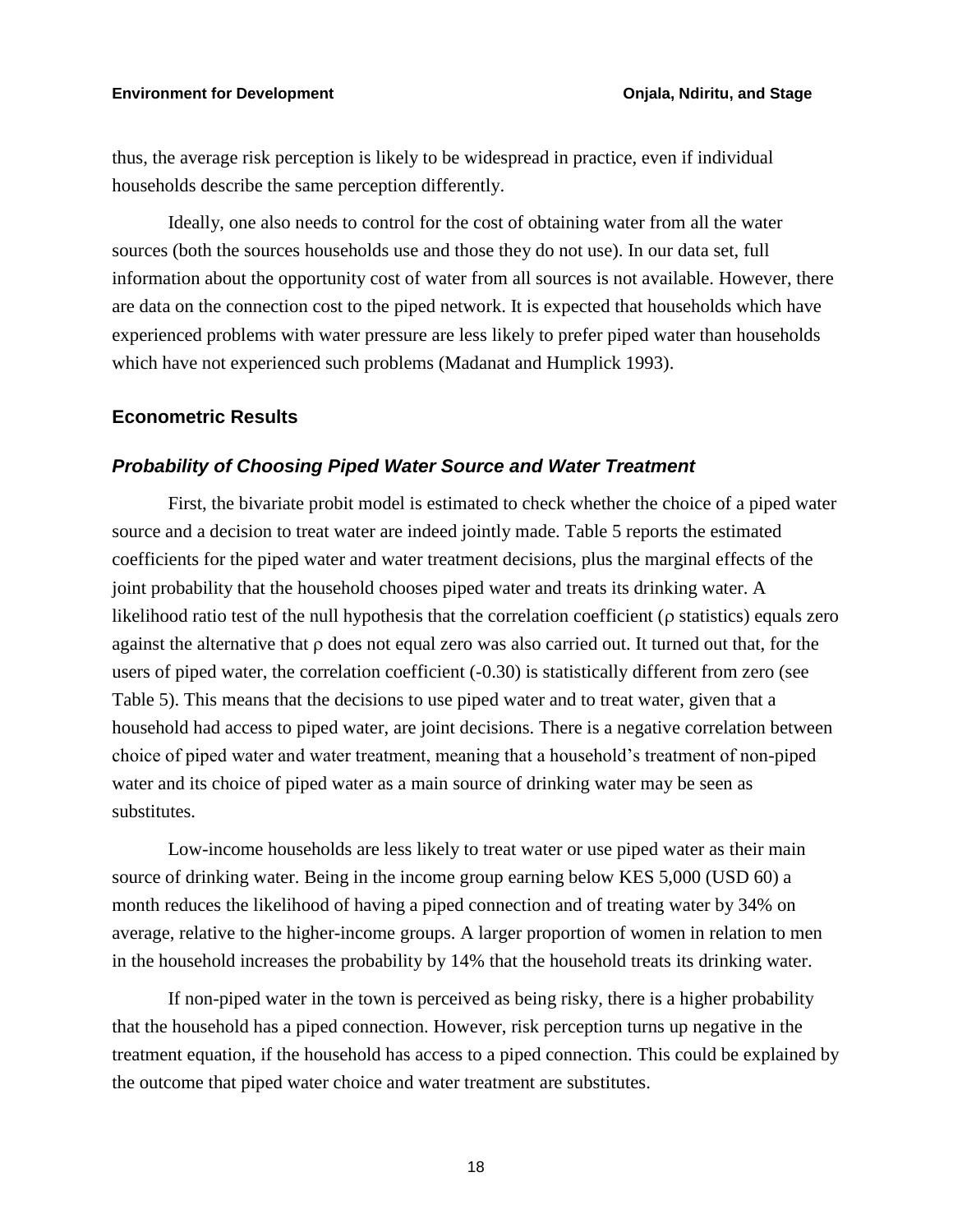#### **Environment for Development Consumering and Stage Conjala, Ndiritu, and Stage**

To capture the connection cost variable, the official connection fee to the piped network for each town is included. This fee does not include piping materials and labour, which are household-specific. The variable enters the access to water model in logarithmic form. The estimated marginal effect suggests that a 10% increase in the connection fee reduces the probability of a piped connection by about 6%. As expected, problems with water pressure reduce the likelihood of connecting to the piped network.

| <b>Variables</b>                       | <b>Piped connection</b> | <b>Treatment equation</b> | Marginal effects* |
|----------------------------------------|-------------------------|---------------------------|-------------------|
| Age                                    | 0.0141                  | $-0.00804$                | 0.00214           |
|                                        | (0.00924)               | (0.00952)                 | (0.00305)         |
| Male                                   | $-0.217$                | $-0.120$                  | $-0.0909*$        |
|                                        | (0.147)                 | (0.148)                   | (0.0503)          |
| Child                                  | 0.0392                  | 0.0652                    | 0.0269            |
|                                        | (0.0774)                | (0.0776)                  | (0.0271)          |
| Female: Male ratio                     |                         | $0.595*$                  | $0.142*$          |
|                                        |                         | (0.352)                   | (0.0852)          |
| Monthly income (base = $KES 20,000+$ ) |                         |                           |                   |
| KES 0-4999                             | $-0.408*$               | $-0.992***$               | $-0.337***$       |
|                                        | (0.227)                 | (0.216)                   | (0.0655)          |
| KES 5,000-9,999                        | $-0.525**$              | $-0.547**$                | $-0.268***$       |
|                                        | (0.222)                 | (0.214)                   | (0.0599)          |
| KES 10,000-19,999                      | $-0.0937$               | $-0.254$                  | $-0.0880$         |
|                                        | (0.195)                 | (0.195)                   | (0.0655)          |
| Education (base = $No$ schooling)      |                         |                           |                   |
| Primary                                | 0.0636                  | $-0.319$                  | $-0.0633$         |
|                                        | (0.440)                 | (0.490)                   | (0.112)           |
| Secondary                              | 0.173                   | 0.315                     | 0.124             |
|                                        | (0.416)                 | (0.475)                   | (0.101)           |
| Tertiary                               | 0.510                   | $-0.0733$                 | 0.129             |
|                                        | (0.416)                 | (0.472)                   | (0.100)           |
| Log connection fee                     | $-2.004***$             |                           | $-0.578***$       |
|                                        | (0.496)                 |                           | (0.148)           |
| Problem with piped water pressure      | $-4.240***$             |                           | $-1.224***$       |
|                                        | (1.020)                 |                           | (0.298)           |
| Risk perception (non-piped water)      | $1.192***$              |                           | $0.344***$        |
|                                        | (0.170)                 |                           | (0.0500)          |
| Risk perception                        |                         | $-0.481***$               |                   |

#### **Table 5. Seemingly Unrelated Bivariate Probit for Treatment Equation and Piped Connection (Those with Access to a Piped Connection)**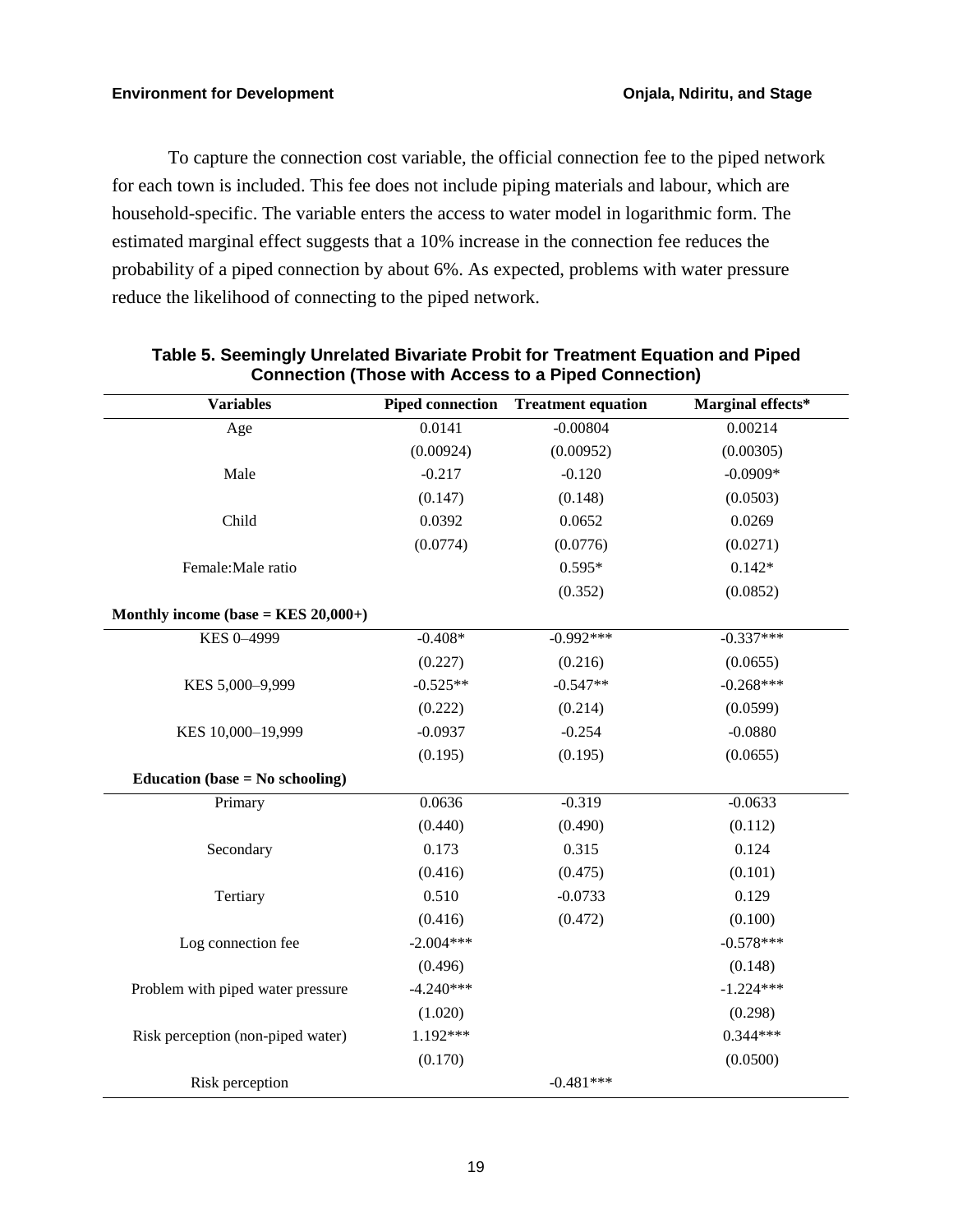| <b>Variables</b>    | <b>Piped connection</b> | <b>Treatment equation</b> | Marginal effects* |
|---------------------|-------------------------|---------------------------|-------------------|
|                     |                         | (0.167)                   |                   |
| Constant            | $17.58***$              | 1.388**                   |                   |
|                     | (4.428)                 | (0.659)                   |                   |
| Athrho              | $-0.305***$             |                           |                   |
|                     | (0.112)                 |                           |                   |
| Rho                 | $-0.296***$             |                           |                   |
|                     | (0.102)                 |                           |                   |
| <b>Observations</b> | 432                     |                           |                   |

Notes: Wald test of rho = 0:  $\text{chi}^2(1) = 7.38617 \text{ Prob} > \text{chi}^2 = 0.0066$ 

\* Marginal effects after biprobit y =  $Pr(piped=1, treat=1)$  (predict) = 0.45155907

Robust standard errors in parentheses

\* p < 0.1, \*\* p < 0.05, \*\*\* p < 0.01

#### *Probability of Choosing Non-piped Improved Water Sources and Water Treatment*

In this section, the bivariate probit model is estimated for the choice of non-piped improved water sources and water treatment for those who have no access to piped water, but have access to non-piped improved water sources. The results are reported in Table 6.

The hypothesis of independence between non-piped improved water and water treatment, given that a household has no access to piped water but has access to non-piped improved water sources, is rejected. Because all the variables in the non-piped improved water source are insignificant (see Table 6), the probit model was not estimated for the choice of non-piped improved water, given that the household had no access to piped water. The results for the water treatment equation are consistent with the results for the model estimated above.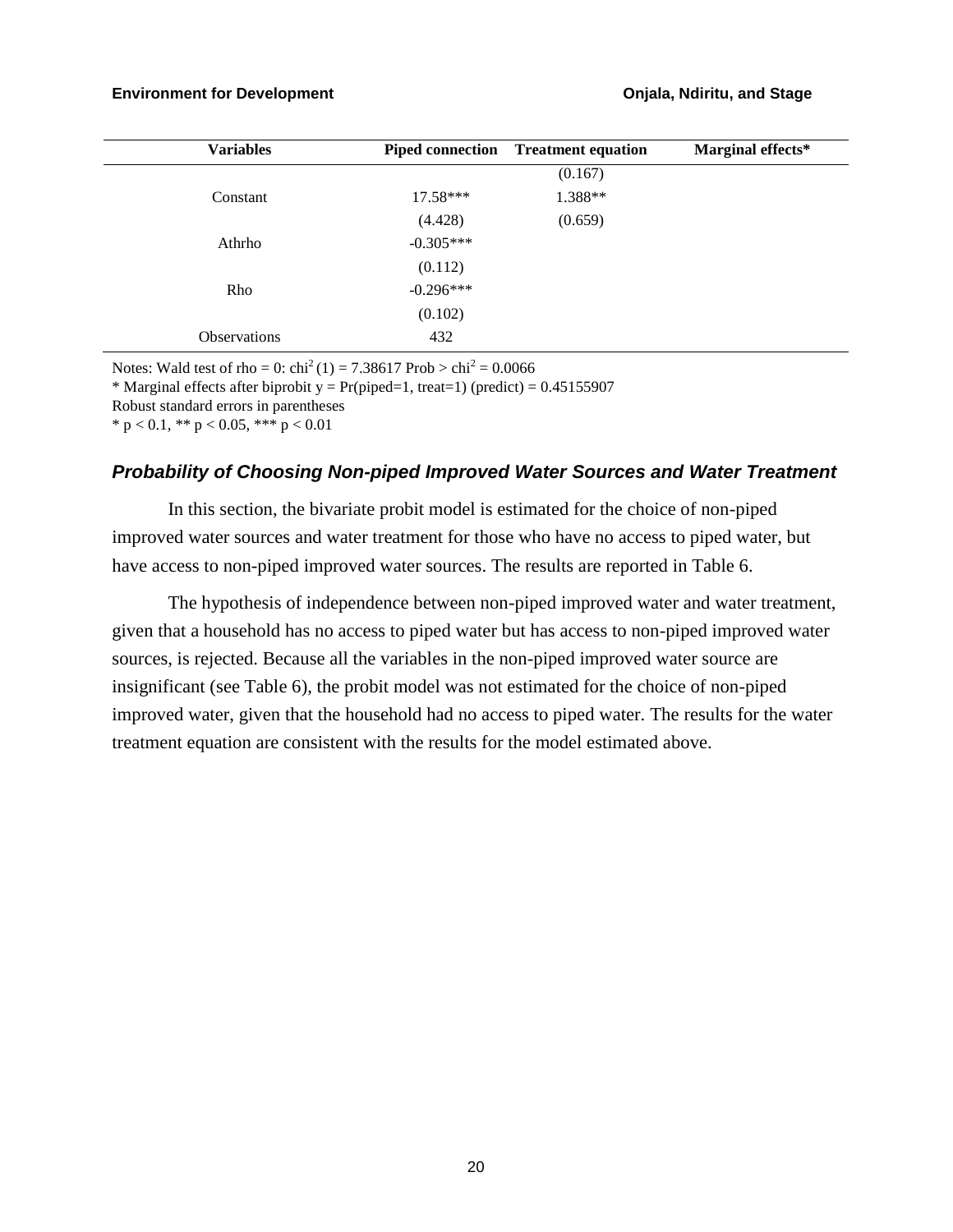| <b>Variables</b>                       | Non-piped improved water | <b>Treatment equation</b> |
|----------------------------------------|--------------------------|---------------------------|
| Age                                    | $-0.00993$               | 0.00214                   |
|                                        | (0.0103)                 | (0.0108)                  |
| Male                                   | 0.0598                   | $-0.504**$                |
|                                        | (0.212)                  | (0.247)                   |
| Child                                  | 0.0646                   | $-0.0183$                 |
|                                        | (0.122)                  | (0.134)                   |
| Female: Male ratio                     |                          | 0.654                     |
|                                        |                          | (0.570)                   |
| Monthly income (base = $KES 20,000+$ ) |                          |                           |
| KES 0-4,999                            | 0.346                    | $-0.847**$                |
|                                        | (0.349)                  | (0.417)                   |
| KES 5,000-9,999                        | $-0.0631$                | $-0.849**$                |
|                                        | (0.310)                  | (0.377)                   |
| KES 10,000-19,999                      | $-0.00575$               | $-0.107$                  |
|                                        | (0.303)                  | (0.405)                   |
| Education (base = $No$ schooling)      |                          |                           |
| Primary                                | 0.169                    | 0.497                     |
|                                        | (0.401)                  | (0.386)                   |
| Secondary                              | $-0.102$                 | 0.516                     |
|                                        | (0.398)                  | (0.402)                   |
| Tertiary                               | $-0.148$                 | 0.707                     |
|                                        | (0.408)                  | (0.444)                   |
| Risk perception (non-pipe unimproved)  | 0.502                    |                           |
|                                        | (0.405)                  |                           |
| Risk perception                        |                          | 0.284                     |
|                                        |                          | (0.275)                   |
| Constant                               | 0.736                    | 0.570                     |
|                                        | (0.676)                  | (0.741)                   |
| Athrho                                 |                          | 0.0272                    |
|                                        |                          | (0.148)                   |
| Rho                                    | 0.027                    |                           |
|                                        | (0.148)                  |                           |
| Observations                           |                          | 219                       |
| Wald $\text{chi}^2$ (21)               |                          | 36.55                     |
| Prob > chi <sup>2</sup>                |                          | 0.0189                    |

#### **Table 6. Seemingly Unrelated Bivariate Probit Model for Treatment Equation and Nonpiped Improved Water (Those with Access to Non-piped Improved Water But Not to a Piped Connection)**

Notes: Wald test of rho = 0:  $\text{chi}^2$  (1) = 0.033546 Prob >  $\text{chi}^2$  = 0.8547

Robust standard errors in parentheses

\* p < 0.1, \*\* p < 0.05, \*\*\* p < 0.01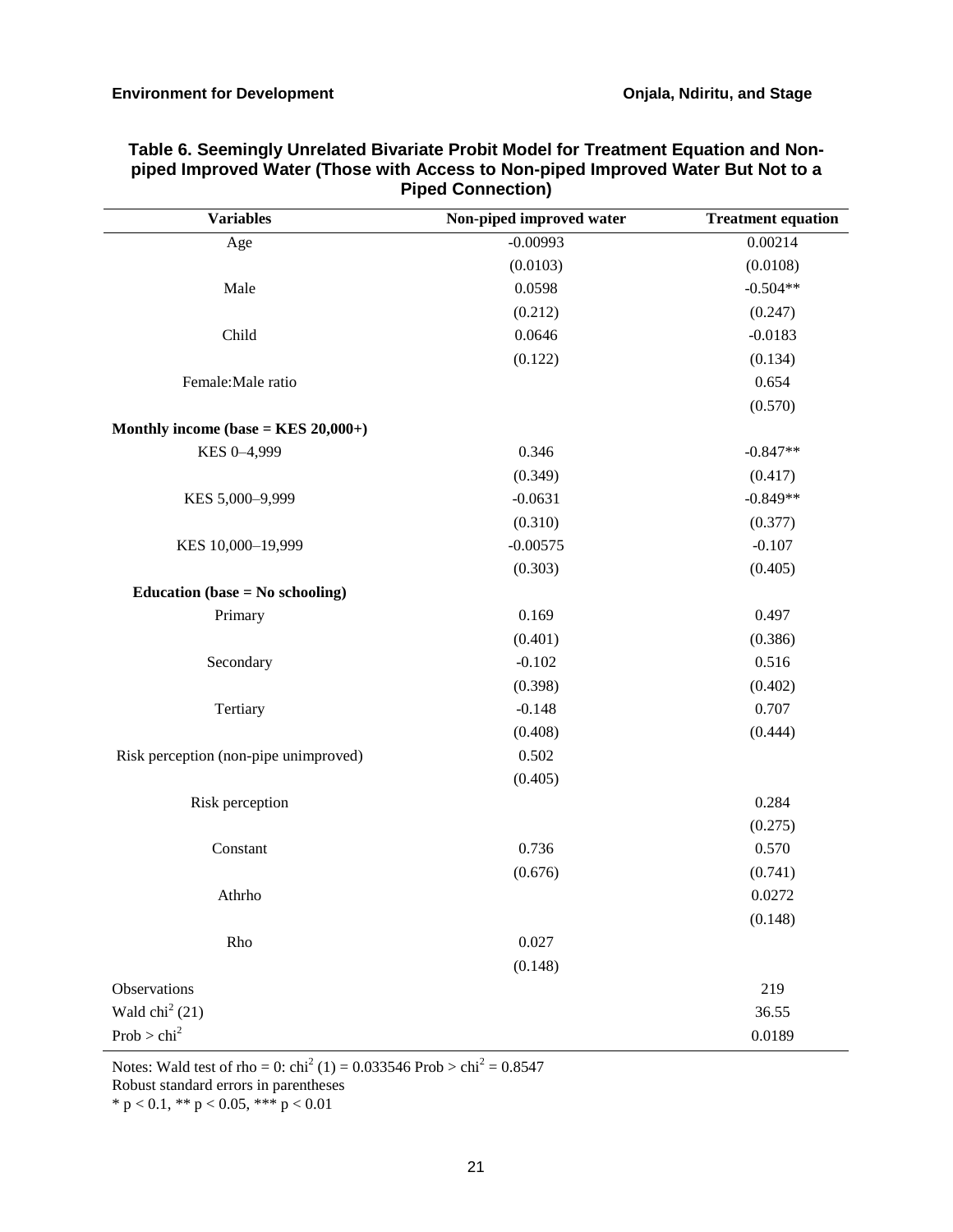#### *To Treat or Not to Treat Water Before Drinking It*

For the subsample of households with no access to improved water sources, the only choice remaining is whether or not to treat unimproved water. Table 7 reports the results for the estimated water treatment model, given that the household's main source of drinking water is non-piped and unimproved. If the perceived risk of the water from the source they use is considered unacceptable by the households, then the probability of treating water increases. This result confirms the important role perceived risk plays in changing health behaviour, as found in earlier studies that provided risk information (e.g., Jalan and Somanathan 2008; Madajewicz et al. 2007). These results also resonate with previous findings by Nauges and Van den Berg (2006), namely that households are aware that treating non-piped water lowers the risks related to the consumption of unimproved water.

The results of the current study further suggest that the probability of treating water decreases if the head of the household or the respondent is male. Males are 21% less likely than females to treat non-piped unimproved water. One possible explanation is that women, who are generally responsible for taking care of children in the study areas, might find it more worthwhile to treat water to avoid water-borne diseases, for example. These results are in line with experimental measures of risk aversion studies, where it is often found that women are more risk-averse than men (Eckel and Grossman 2008).

Notably, households with low incomes (KES <5,000) were less likely to treat non-piped unimproved water. On average, being a low-income earner reduced the likelihood of treating water by 38%, relative to the group with a higher income. This is disturbing because the same respondents who are more likely to be exposed to water-related health risks cannot afford medical care. Water treatment technologies, especially boiling, are becoming unattainable for the poor due to the high cost of fuel. For this reason, in order to increase the adoption of domestic water treatment, there is a concomitant need to increase the availability of relatively cheap water treatment technologies such as solar disinfection and chlorination (Clasen et al. 2007a).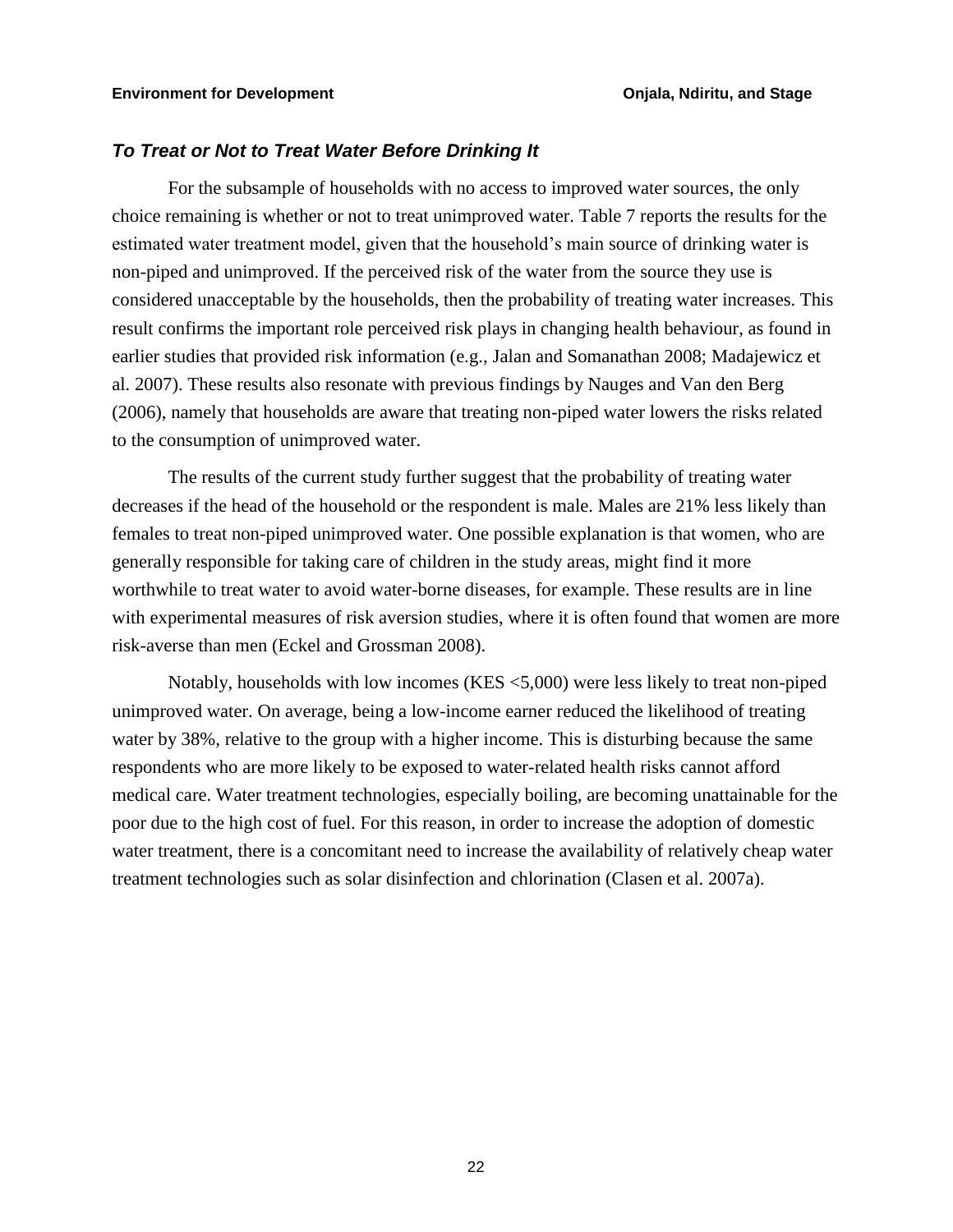| <b>Variables</b>                       | <b>Coefficients</b> | <b>Marginal effects</b> |
|----------------------------------------|---------------------|-------------------------|
| Age                                    | $-0.0392**$         | $-0.00904**$            |
|                                        | (0.0169)            | (0.00418)               |
| Male                                   | $-0.943*$           | $-0.219**$              |
|                                        | (0.498)             | (0.104)                 |
| Child                                  | $-0.0366$           | $-0.00843$              |
|                                        | (0.198)             | (0.0459)                |
| Female: Male ratio                     | $-0.753$            | $-0.173$                |
|                                        | (1.025)             | (0.231)                 |
| Monthly income (base = $KES 20,000+$ ) |                     |                         |
| KES 0-4,999                            | $-1.247**$          | $-0.384**$              |
|                                        | (0.528)             | (0.185)                 |
| KES 5,000-9,999                        | $-0.755$            | $-0.201$                |
|                                        | (0.491)             | (0.149)                 |
| KES 10,000-19,999                      | 0.0273              | 0.00623                 |
|                                        | (0.567)             | (0.128)                 |
| Education (base = $No$ schooling)      |                     |                         |
| Primary                                | $-0.542$            | $-0.145$                |
|                                        | (0.709)             | (0.213)                 |
| Secondary                              | $-0.867$            | $-0.214$                |
|                                        | (0.774)             | (0.200)                 |
| Tertiary                               | $-0.119$            | $-0.0281$               |
|                                        | (0.860)             | (0.209)                 |
| Risk perception                        | 1.817***            | $0.418***$              |
|                                        | (0.595)             | (0.146)                 |
| Constant                               | 3.091***            |                         |
|                                        | (1.163)             |                         |
| Wald $\text{chi}^2(11)$                | 19.83**             |                         |
| Observations                           | 112                 | 112                     |

| <b>Table 7. Water Treatment Equation Estimate</b> |  |  |  |  |
|---------------------------------------------------|--|--|--|--|
| (Those With No Access to Improved Water Sources)  |  |  |  |  |

Notes: Robust standard errors in parentheses

\* p < 0.1, \*\* p < 0.05, \*\*\* p < 0.01

### **Conclusions and Policy Implications**

Using unique household data collected in four Kenyan towns, this paper provides evidence on the drivers of household drinking water source choice and the subsequent household behaviour of treating water. In particular, the role of risk perceptions in household choice of drinking water source is investigated, along with domestic water treatment behaviour. The evidence found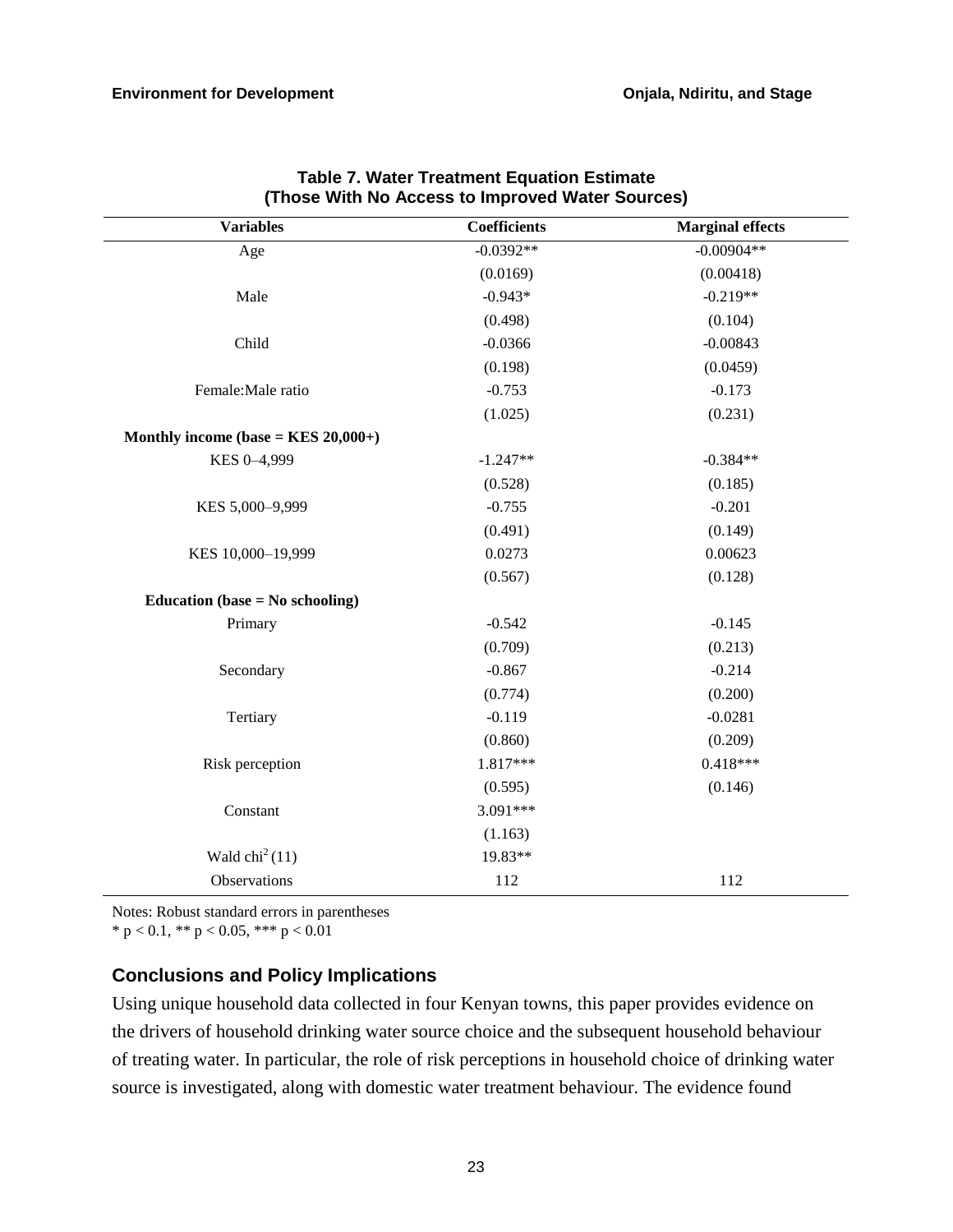shows that perceived risk drives a household's decision to treat non-piped unimproved water before drinking it. As the perceived risk of water increases, households are more likely to treat non-piped unimproved drinking water.

Unlike previous studies, this investigation takes care of the possibility that choosing a piped water source and choosing to treat water are joint decisions. The bivariate results for the estimated models show that the decision to connect to a piped water network and the decision whether or not to treat water are joint decisions. Thus, the choice to treat water and the choice of a piped water connection are substitutes.

The implications of these results are important to water sector regulators in Kenya. The water utility charges a connection fee. The estimated marginal effect suggests that a 10% increase in connection fee reduces the probability of a piped connection by about 6%. A policy is therefore proposed where households pay the connection fee in instalments or through prepaid or subsidised schemes. These options would enable households to overcome the connection fee hurdle and increase the number of households connected to the piped network.

Water service boards do not currently provide information on the quality of water at nonpiped sources and rural water points. Through awareness campaigns, water service boards should strive to provide information on the quality of all sources used for drinking water.

The results also showed that treating non-piped water and having piped water were substitutes. Hence, there is a need for water service providers to put greater effort into providing affordable piped water sources in urban residential areas in particular, and to offer households information on the quality of their water both at the point of source and at the point of use.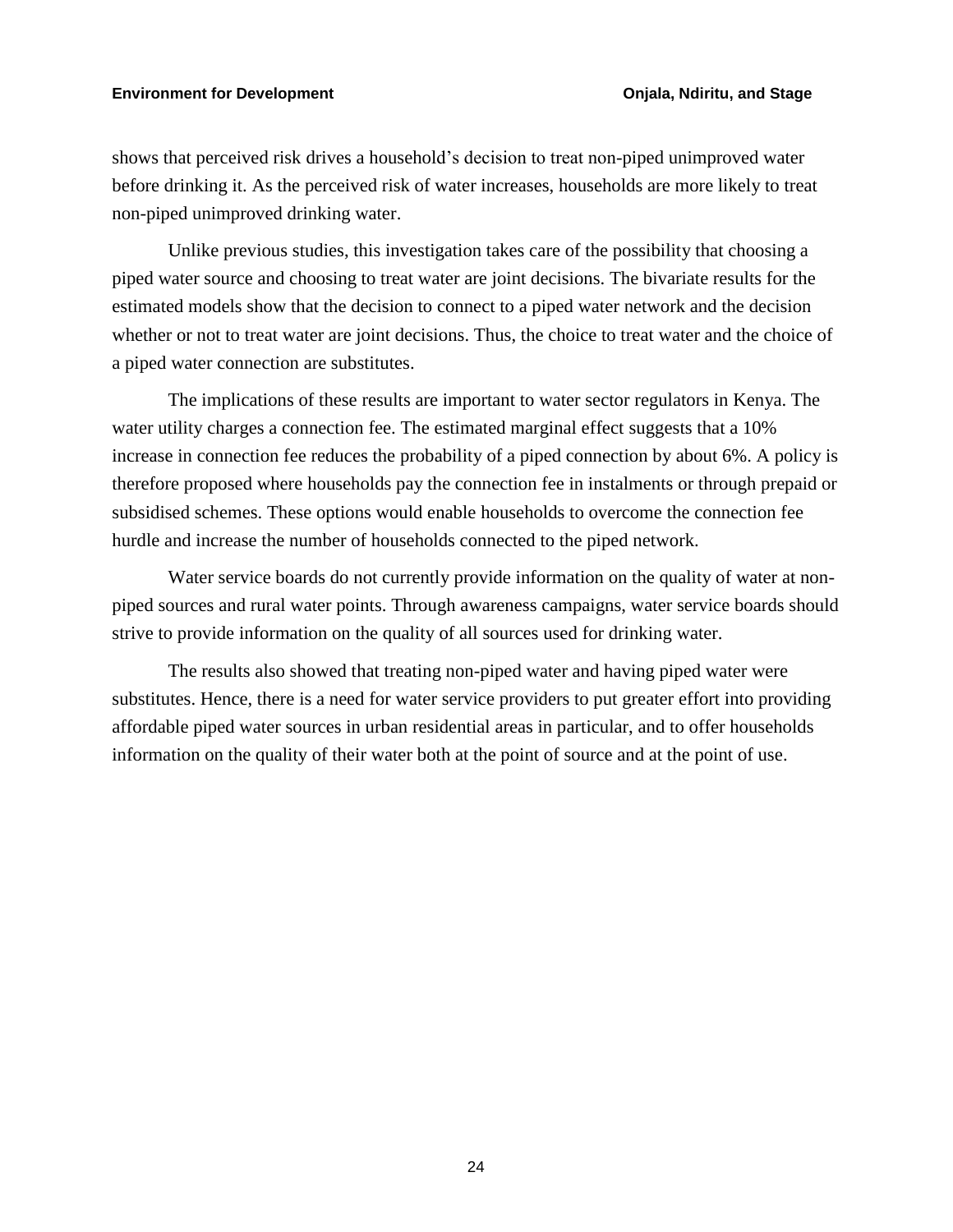#### **References**

- Abdalla, C.W., B.A. Roach, and D.J. Epp. 1992. "Valuing Environmental Quality Changes Using Averting Expenditures: An Application to Groundwater Contamination." *Land Economics* 68(2): 163–169.
- Basani, M., J. Isham, and B. Reilly. 2008. "The Determinants of Water Connection and Water Consumption: Empirical Evidence From a Cambodian Household Survey." *World Development* 36(5): 953–968.
- Cai, Y., W.D. Shaw, and X. Wu. 2008. "Risk Perception and Altruistic Averting Behavior: Removing Arsenic in Drinking Water." Unpublished paper selected for presentation at the American Agricultural Economics Association Annual Meeting, Orlando, FL. July 27-29, 2008.
- Clasen, T., W.-P. Schmidt, T. Rabie, I. Roberts, and S Cairncross. 2007a. "Interventions to Improve Water Quality for Preventing Diarrhoea: Systematic Review and Metaanalysis." *BMJ Journal* 334: 782. doi: 10.1136/bmj.39118.489931.BE.
- Clasen, T., L. Haller, D. Walker, J. Bartram, and S. Cairncross. 2007b. "Cost-effectiveness Analysis of Water Quality Interventions for Preventing Diarrhoeal Disease in Developing Countries." *Journal of Water and Health* 5(4): 599–608.
- Collins, A.R. and S. Steinbeck. 1993. "Rural Household Response to Water Contamination in West Virginia." *Water Resource Bulletin* 29: 199–209.
- Eckel, C.C. and P.J. Grossman. 2008. "Men, Women and Risk Aversion: Experimental Evidence." *Handbook of Experimental Economics Results* 1: 1061–1073.
- Gamper-Rabindran, S., S. Khan, and C. Timmins. 2010. "The Impact of Piped Water Provision on Infant Mortality in Brazil: A Quantile Panel Data Approach." *Journal of Development Economics* 92: 188–200.
- GoK/Government of Kenya. 2004. *Kenya Country Strategy, Water and Sanitation Sector – Millennium Development Goals: Needs Assessment Report prepared by Dr PMA Odira*. Nairobi: Ministry of Planning and National Development.
- GoK/Government of Kenya. 2007. *Kenya Vision 2030: A Globally Competitive and Prosperous Kenya*. Nairobi: Ministry of Planning, National Development and Vision 2030.
- GoK/Government of Kenya. 2008. *Vision 2030: Sector Plan for Environment, Water and Sanitation 2008–2012*. Nairobi: GoK.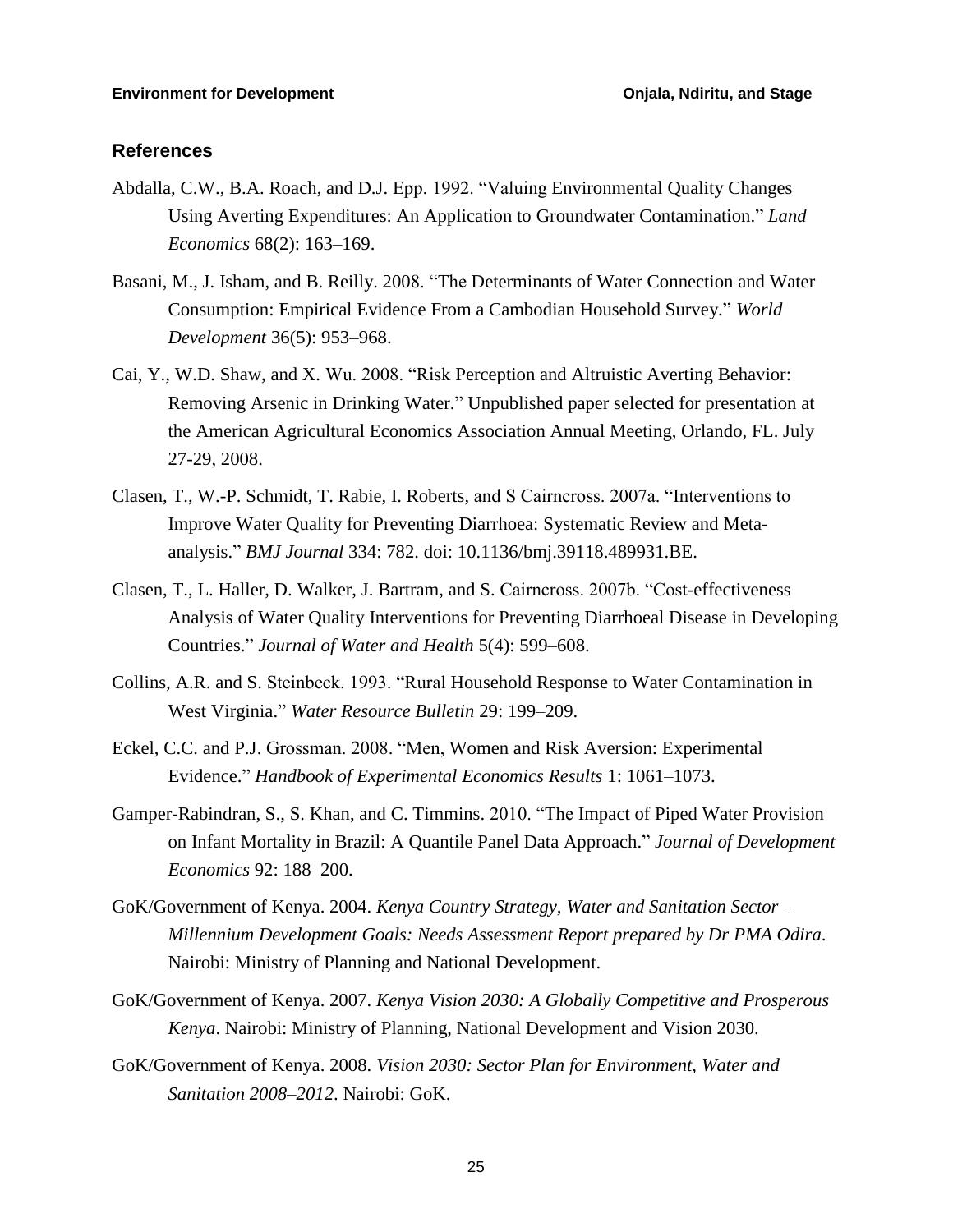- GoK/Government of Kenya. 2011. *Sanitation and Hygiene Promotion*. Nairobi: Ministry of Public Health and Sanitation. Available at [www.publichealth.go.ke/index.php/sanitation](http://www.publichealth.go.ke/index.php/sanitation-and-hygiene-promotion)[and-hygiene-promotion;](http://www.publichealth.go.ke/index.php/sanitation-and-hygiene-promotion) last accessed December 14, 2011.
- Greene, W.H. 2008. *Econometric Analysis* (Sixth International Edition). Upper Saddle River, NJ: Prentice-Hall, Inc.
- Gulyani, S., D. Talukdar, and R.M. Kariuki. 2005. "Water for the Urban Poor: Water Markets, Household Demand, and Service Preferences in Kenya." *Water Supply and Sanitation Sector Board Discussion Paper Series – Paper No. 5*. Washington, DC: The World Bank Group.
- Hindman Persson, T. 2002. "Household Choice of Drinking-water Source in the Philippines." *Asian Economic Journal* 16(4): 303–316.
- Jalan, J. and M. Ravallion. 2003. "Does Piped Water Reduce Diarrhea for Children in Rural India?" *Journal of Econometrics* 112: 153–173.
- Jalan, J. and E. Somanathan. 2008. "The Importance of Being Informed: Experimental Evidence on Demand for Environmental Quality." *Journal of Development Economics* 87: 14–28.
- Jakus, P.M., W.D. Shaw, T.N. Nguyen, and M. Walker. 2009. "Risk Perceptions of Arsenic in Tap Water and Consumption of Bottled Water." *Water Resources Research* 45: W05405. doi:10.1029/2008WR007427.
- Kremer, M., J. Leino, E. Miguel, and A.P. Zwane. 2011. "Spring Cleaning: A Randomized Evaluation of Source Water Quality Improvement." *The Quarterly Journal of Economics* 126: 145–205.
- Laughland, A.S., L.M. Musser, W.N. Musser, and J.S. Shortle. 1993. "The Opportunity Cost of Time and Averting Expenditures for Safe Drinking Water." *Water Resource Bulletin* 29(2): 219–229.
- Lusk, J.L. and K.H. Coble. 2005. "Risk Perceptions, Risk Preference, and Acceptance of Risky Food." *American Journal of Agricultural Economics* 87(2): 393–405.
- Madajewicz, M., A. Pfaff, A. van Geen, J. Graziano, I. Hussein, H. Momotaj, R. Sylvi and H. Ahsan. 2007. "Can Information Alone Both Improve Awareness and Change Behavior? Arsenic Contamination of Groundwater in Bangladesh." *Journal of Development Economics* 84(2): 731–754.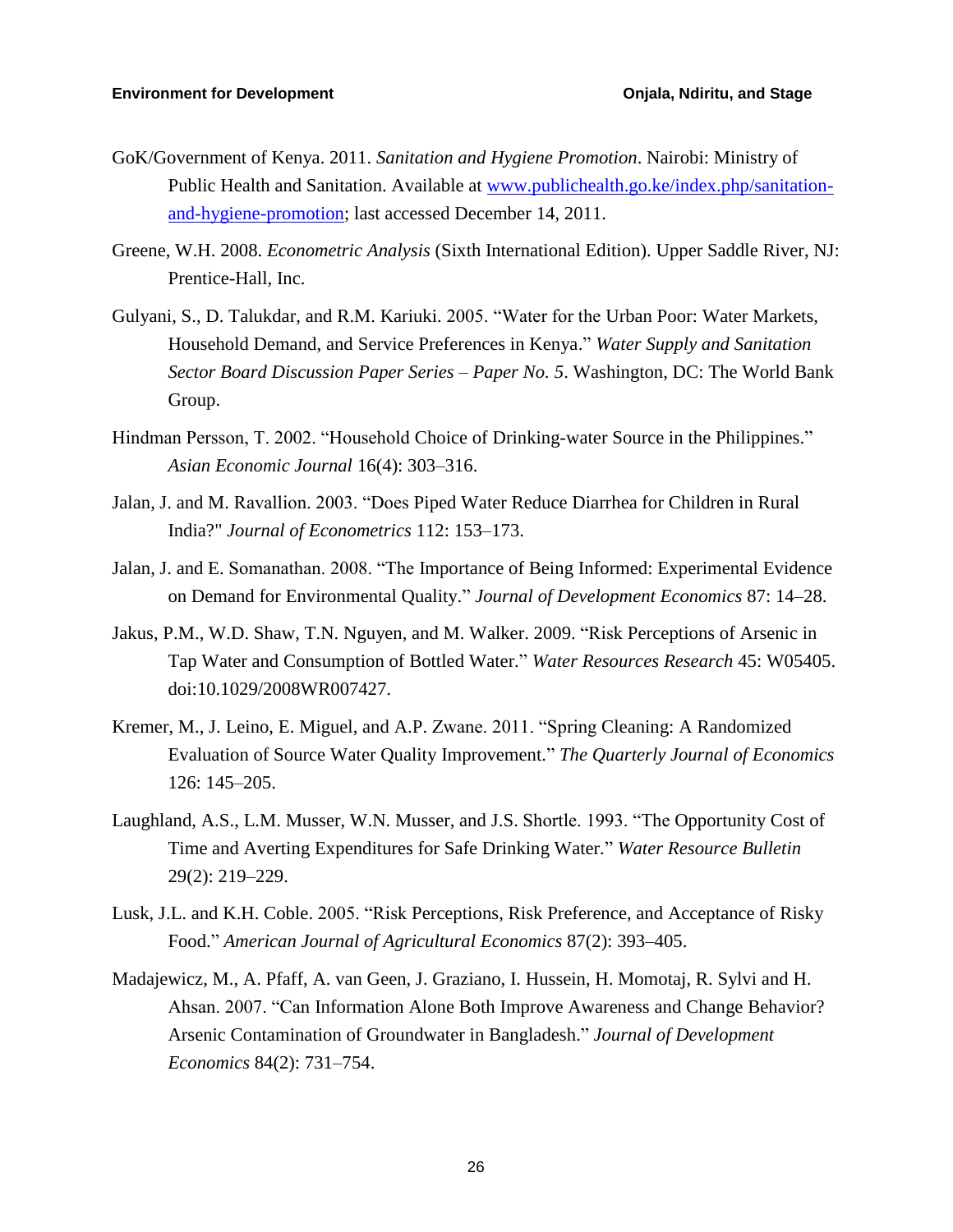- Madanat, S. and F. Humplick. 1993. "A Model of Household Choice of Water Supply Systems in Developing Countries." *Water Resources Research* 29: 1353–1358.
- Mu, X., D. Whittington, and J. Briscoe. 1990. "Modeling Village Water Demand Behavior: A Discrete Choice Approach." *Water Resources Research* 26(4): 521–529.
- Nauges, C. and D. Whittington. 2010. "Estimation of Water Demand in Developing Countries An Overview." *The World Bank Research Observer* 25(2): 263–294.
- Nauges, C. and C. van den Berg. 2006. "Perception of Health Risk and Averting Behavior: An Analysis of Household Water Consumption in Southwest Sri Lanka." *Working Paper 08.09.253*. Toulouse: Toulouse School of Economics (LERNA–INRA).
- Olmstead, S.M. 2010. "The Economics of Water Quality." *Review of Environmental Economics and Policy* 4(1): 44–62.
- Poe, G.L. and R.C. Bishop. 1999. "Valuing the Incremental Benefits of Groundwater Protection When Exposure Levels Are Known." *Environmental and Resource Economics* 13(3): 341–367.
- Redding, C.A., J.S. Rossi, S.R. Rossi, W.F. Velicer, and J.O. Prochaska. 2000. "Health Behavior Models." *The International Electronic Journal of Health Education* 3 (Special Issue): 180–193.
- Totouom, A., F. Sikod, and I. Abba. 2012. "Household Choice of Purifying Drinking Water in Cameroon." *Environmental Management and Sustainable Development* 1(2): 2164–7682.
- Unicef/United Nations Children's Fund. 2008. *Why Improved Sanitation is Important for Children.* Available at [http://www.unwater.org/wwd08/docs/kids-sanitation.pdf;](http://www.unwater.org/wwd08/docs/kids-sanitation.pdf) last accessed March 9, 2013.
- United Nations. 2010. *The Millennium Development Goals Report 2010*. New York: UN.
- UNDP/United Nations Development Programme. 2006. *Human Development Report. Beyond Scarcity: Power, Poverty and the Global Water Crisis*. New York: UNDP, p 60.
- Viscusi, W.K. 1990. "Do Smokers Underestimate Risks?" *Journal of Political Economy* 98(6): 1253–1269.
- Wagah, G.G., G.M. Onyango, and J.K. Kibwage. 2010. "Accessibility of Water Services in Kisumu Municipality, Kenya." *Journal of Geography and Regional Planning* 3(4): 114– 125.